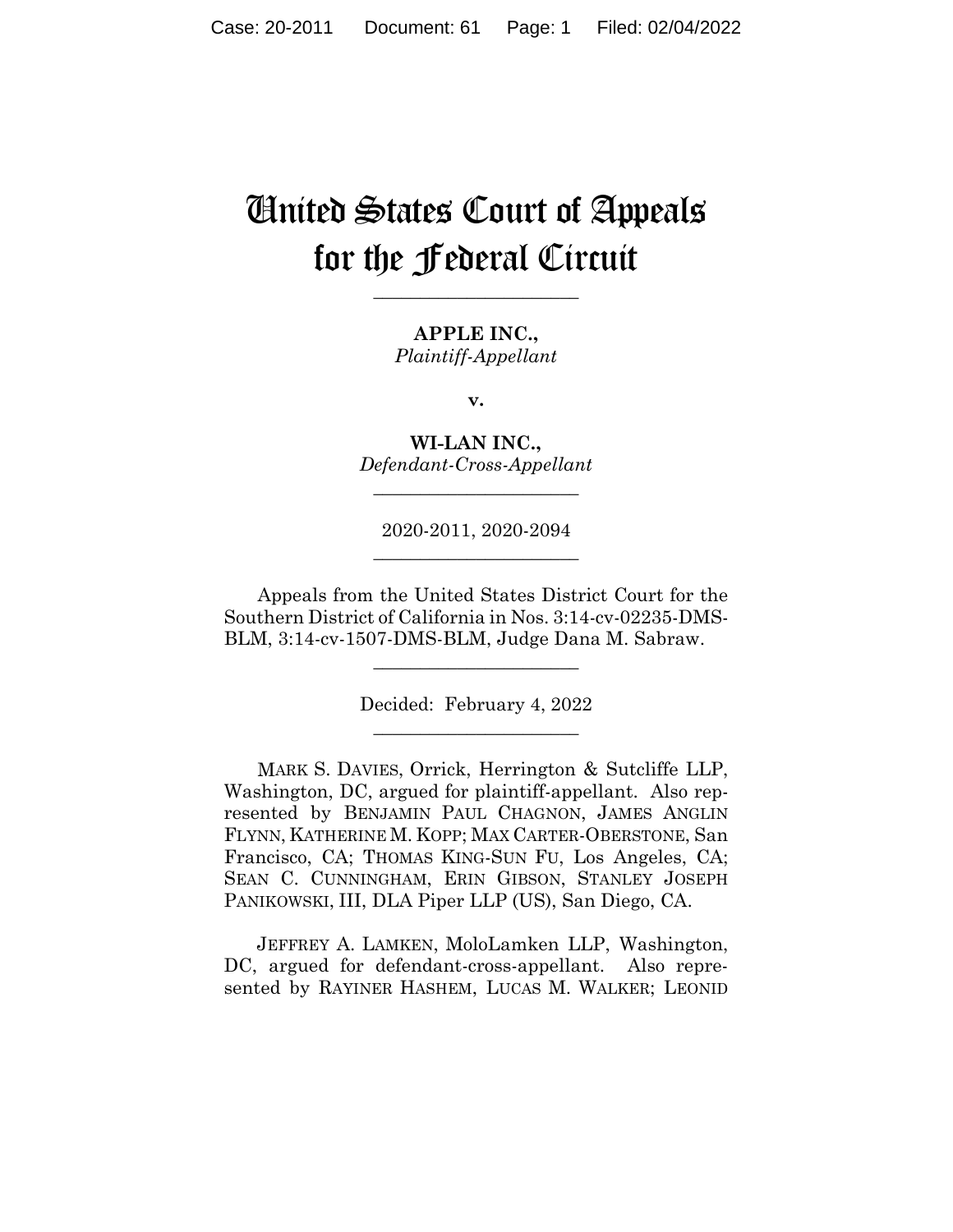GRINBERG, New York, NY; WARREN LIPSCHITZ, MIKE MCKOOL, McKool Smith, PC, Dallas, TX.

 $\mathcal{L}_\text{max}$  and  $\mathcal{L}_\text{max}$  and  $\mathcal{L}_\text{max}$  and  $\mathcal{L}_\text{max}$ 

# Before MOORE, *Chief Judge*, BRYSON and PROST, *Circuit Judges*.

### MOORE, *Chief Judge.*

The U.S. District Court for the Southern District of California entered a final judgment (1) that Apple infringed claims 9, 26, and 27 of U.S. Patent No. 8,457,145 and claim 1 of U.S. Patent No. 8,537,757; (2) that those claims had not been proven invalid; and (3) that awarded Wi-LAN \$85.23 million in damages. Apple appeals, and Wi-LAN cross-appeals. For the following reasons, we affirm-in-part, reverse-in-part, vacate-in-part, and remand.

#### **BACKGROUND**

#### I

The '145 patent is directed to allocating bandwidth in a wireless communication system. '145 patent at Abstract, 1:28–30. Wireless communication systems facilitate twoway communication between user devices (e.g., mobile phones) and an associated fixed network infrastructure (e.g., wire-line system). *Id.* at 1:36–47. The wireless network described in the '145 patent does so using subscriber units associated with the user devices. *Id.* The subscriber units communicate with a base station connected to the fixed network infrastructure. *Id.* Because each base station has limited bandwidth for transmissions to and from the subscriber units it supports, those subscriber units must share bandwidth. *Id.* at 9:8–11. To that end, the subscriber units send bandwidth requests to the base station, which then allocates bandwidth. *Id.* at 3:19–28. This process itself also requires bandwidth. The '145 patent purports to provide a bandwidth allocation method that requires less bandwidth. *Id.* at 5:41–43, 51–56; 6:65–67.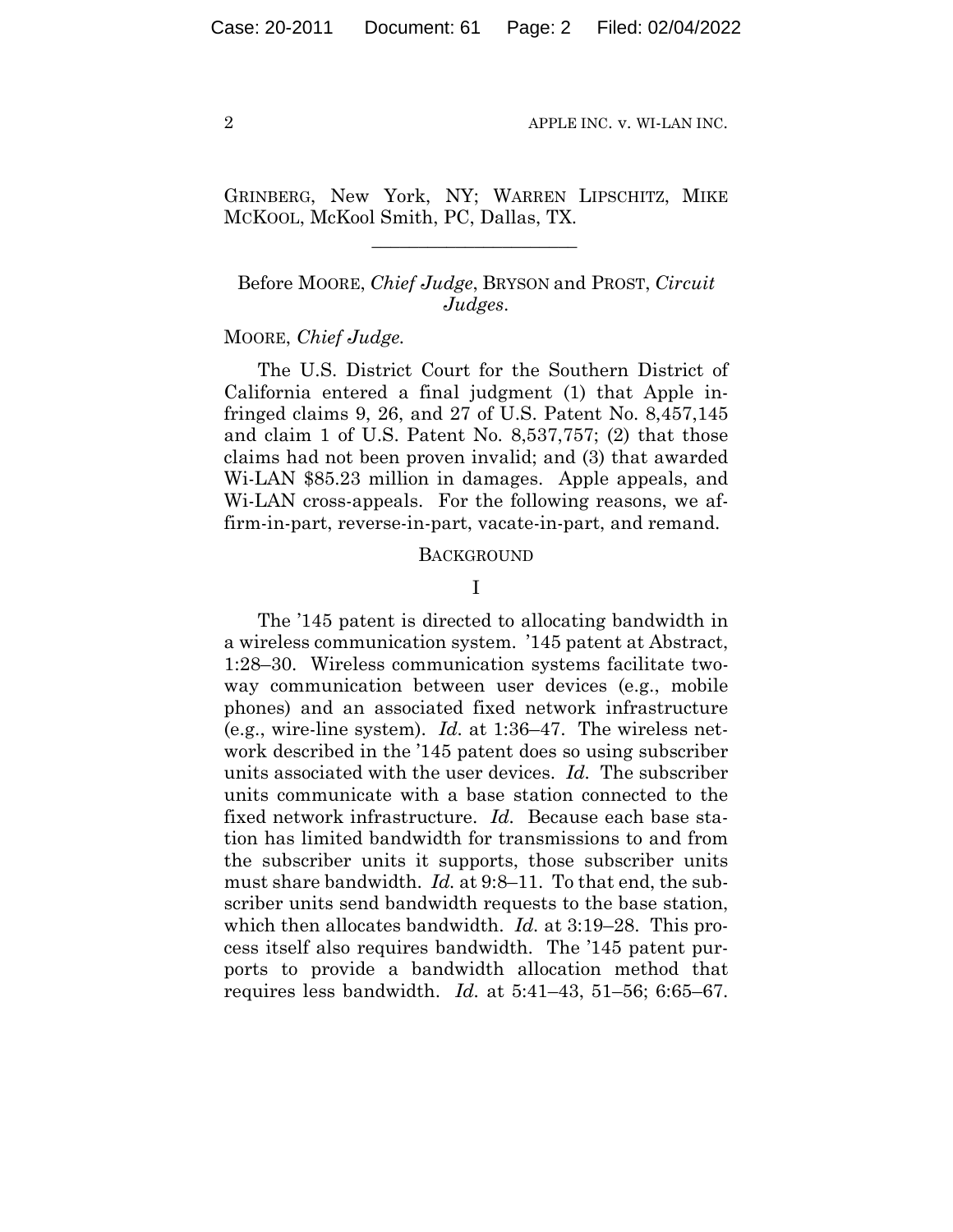APPLE INC. v. WI-LAN INC.  $\overline{3}$ 

In one aspect, each subscriber unit, rather than the base station, maintains and allocates bandwidth across data queues for the physical channels it serves (e.g., data or voice), relieving the base station from performing these tasks. *Id.* at 7:39–53; 8:8–14; 22:25–38. In another aspect, each subscriber unit aggregates bandwidth requests across different queues and sends them out periodically, rather than separately passing each bandwidth request to the base station. *Id.* at 27:4–11. Asserted independent claims 9 and 26 recite:

9. A subscriber unit for a wireless communication system, wherein the wireless communication system includes a plurality of subscriber units in communication with an associated base unit, comprising:

a plurality of queues, each queue for grouping data based on the QoS; and

a media access (MAC) module configured to

set an initial value for a timer associated with a queue, and

periodically, on expiration of the value of the timer, transmit a bandwidth request indicating an amount of bandwidth required for transmitting the data from the queue.

26. A subscriber unit for a wireless communication system, comprising:

a plurality of queues for buffering user traffic according to a traffic parameter, each queue having an associated logical state;

a media access control (MAC) element capable of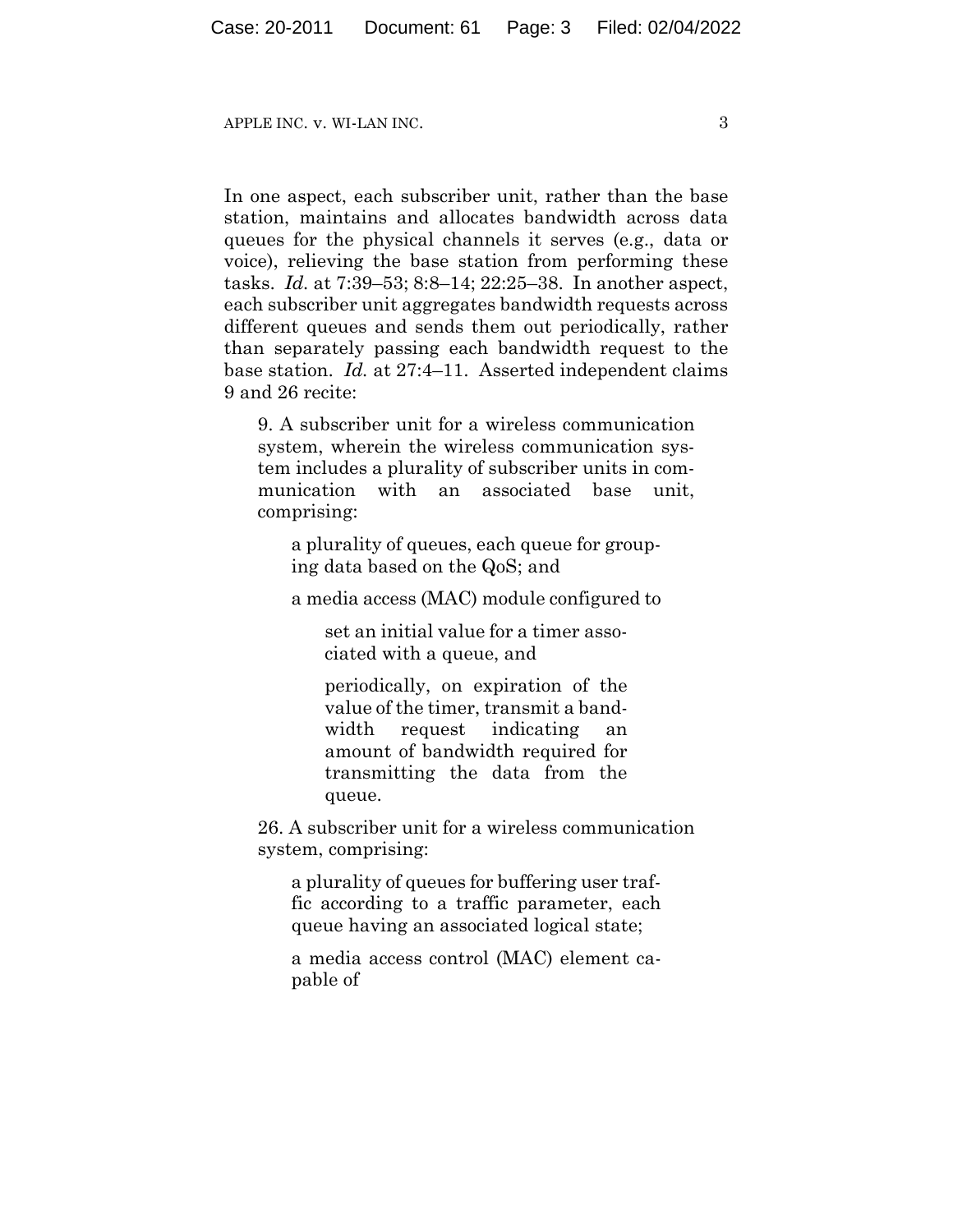transmitting an uplink (UL) bandwidth request based on the logical state of the queues during a bandwidth request opportunity, and

allocating between the queues a bandwidth allocation received in response to the UL bandwidth request, based on the current state of the queues.

The '757 patent, while unrelated to the '145 patent, is directed to similar subject matter. *See* '757 patent at Abstract, 1:27–29. The patent purports to improve signal quality and offer greater error protection in data transmission using a modulation scheme. *Id.* at 4:53–5:46. Claim 1 recites:

A subscriber station for a wireless communication system comprising:

a modem section configured to receive downlink data from a base station on a downlink link and to transmit uplink data to the base station on an uplink link shared with other subscribers stations;

a receive signal quality module configured to monitor a downlink (DL) quality parameter for the downlink data providing a parameter value; and

a control section configured to:

determine a preferred downlink physical (PHY) mode for the downlink data among a plurality of PHY modes of different degrees of robustness, the preferred downlink PHY mode being defined between a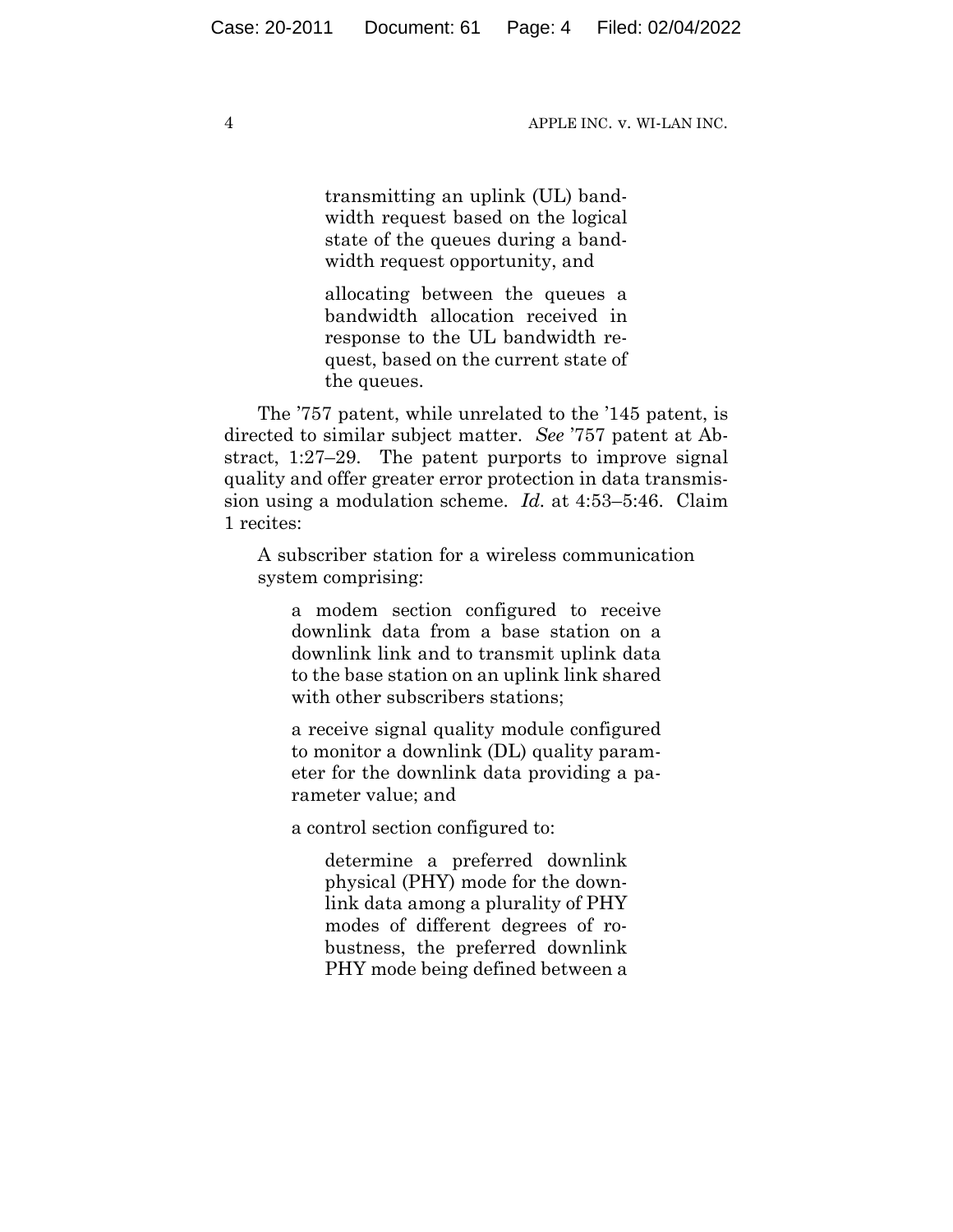first and a second threshold for the parameter value;

instruct the modem section to transmit to the base station an indication of the preferred downlink PHY mode;

identify in a DL sub-frame map received from the base station, a current downlink PHY mode selected for the subscriber station based on the preferred downlink PHY mode and the bandwidth available to the subscriber station on the downlink link; and

instruct the modem section to receive the downlink data based on the current downlink PHY mode,

wherein the downlink PHY mode specifies a modulation format and a forward error correction technique used for transmission of downlink data.

#### II

In May 2014, Apple sued Wi-LAN in the Southern District of California, seeking a declaratory judgment of noninfringement and invalidity for all claims of the '145 and '757 patents. Wi-LAN counterclaimed, alleging that certain Apple devices—including the iPhone 6, iPhone 6 Plus, iPhone 5, iPhone 5S, and iPhone 5C—infringed at least one claim of those patents based on their use of the Long-Term Evolution (LTE) wireless communication standard.1 Wi-

<sup>1</sup> Apple also sought declaratory judgment, and Wi-LAN counterclaimed, on claims of other patents not at issue in this appeal.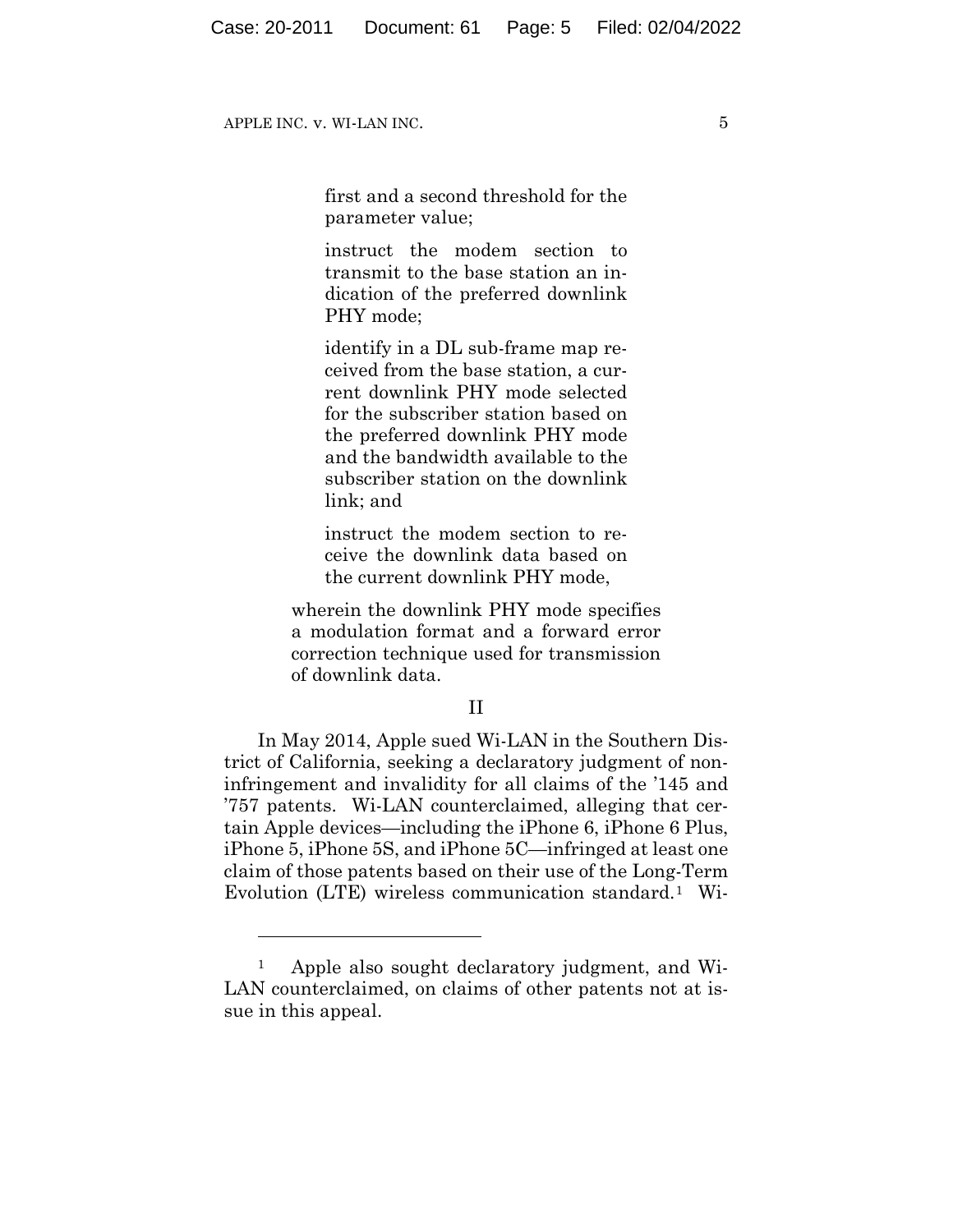LAN contended that its patented technology enabled Voice over Long-Term Evolution (VoLTE), which provides voice call service over a 4G LTE network.

During claim construction, the parties disputed the construction of "subscriber unit" and "subscriber station," which they agreed should be construed the same.<sup>2</sup> Apple proposed the terms mean a "fixed or portable customer premises equipment [CPE] that wirelessly receives [uplink] bandwidth from a base station, and allocates the bandwidth across connected user devices." J.A. 5. The district court rejected that construction in favor of Wi-LAN's construction: "module that receives [uplink] bandwidth from a base station, and allocates the bandwidth across its user connections." J.A. 5–7.

Apple moved for partial summary judgment of noninfringement for all accused phones equipped with Intel chips based on a 2011 license agreement between Wi-LAN and Intel. The parties agreed that the license shielded Intel and its customer Apple from liability pertaining to sales of iPhones containing Intel chipsets sold during the license term. They disagreed, however, on whether section 3.2 of that agreement extended the license in perpetuity. The district court granted Apple's motion, reasoning that this section "specifically states that '*the licenses granted . . . shall survive* the expiration of the Term License Period.'" J.A. 25 (alterations in original); Wi-LAN's Opening & Response Br. 70.

Infringement and damages were tried to a jury. At trial, Wi-LAN's damages expert, David Kennedy, applied a hypothetical-negotiation framework to compute a royalty of \$0.85 per phone, or \$145.1 million total. J.A. 10617–70. He relied largely on the testimony of Dr. Vijay Madisetti

<sup>2</sup> The parties also agreed that the terms should be construed consistently across both patents at issue. J.A. 5.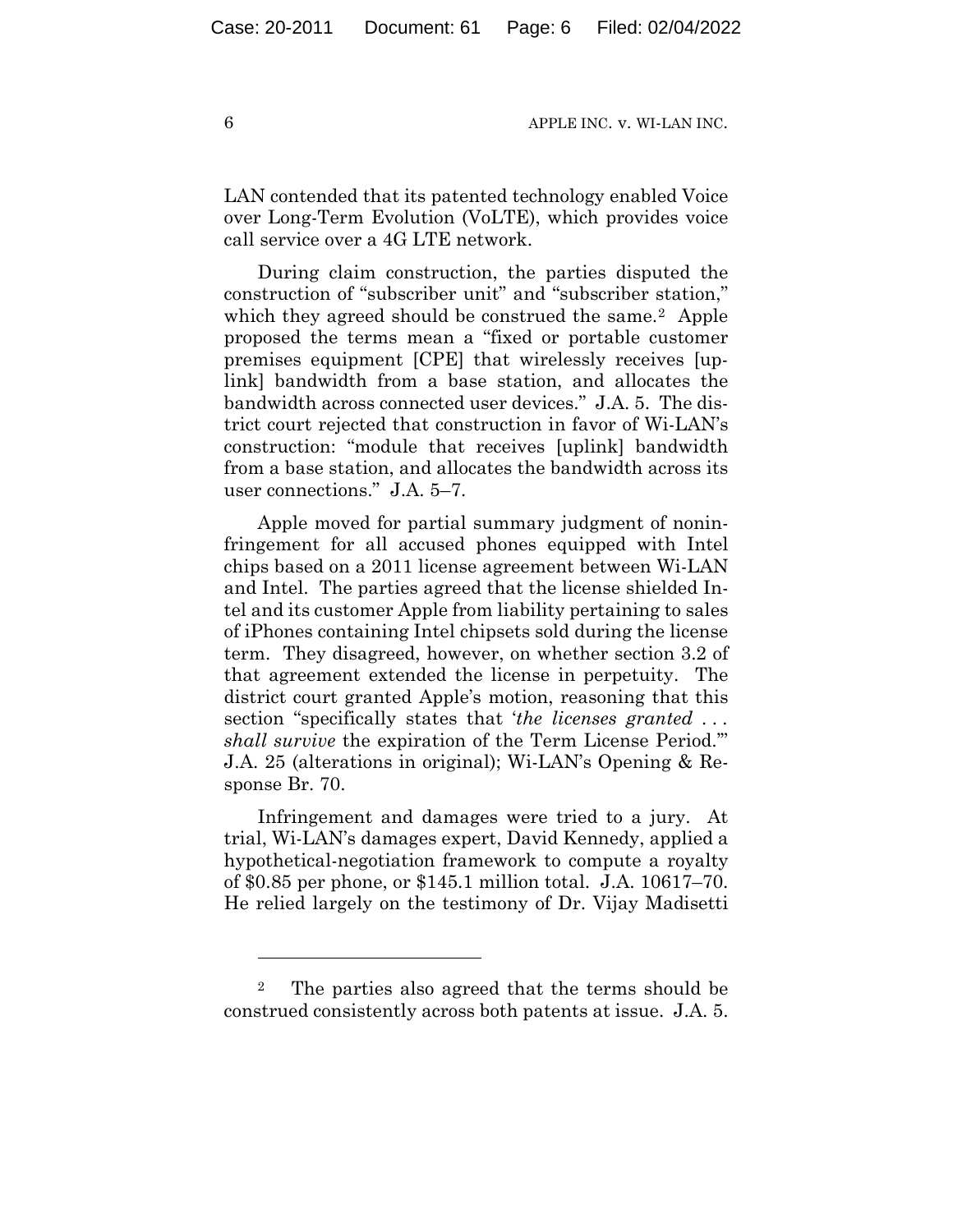regarding the incremental benefits of the '145 patent. To measure those benefits, Dr. Madisetti tested systems that use VoLTE against the best purported noninfringing alternative, Skype. J.A. 10260–61. In particular, Dr. Madisetti compared the voice quality of each system and attributed the difference to the '145 patent. J.A. 10261–72. Mr. Kennedy's damages theory relied on his testimony.

The jury found Apple infringed claims 9, 26, and 27 of the '145 patent and claim 1 of the '757 patent and awarded Wi-LAN \$145.1 million in damages. J.A. 629–30. Apple moved for judgment as a matter of law, renewing its claim construction arguments and arguing that Wi-LAN had failed to prove infringement even under the district court's construction of subscriber unit. It also moved for a new trial on damages or, alternatively, a remittitur.

The district court denied Apple's motion for judgment as a matter of law and granted its motion for a new trial on damages or, alternatively, a remittitur. It determined that Dr. Madisetti's testimony conflated the patented technology with VoLTE generally. J.A. 35–37. Because the inventors admittedly did not invent VoLTE technology, the district court concluded Dr. Madisetti's testimony lacked a factual basis and should not have been presented to the jury. J.A. 37. Because Dr. Madisetti's testimony was essential to Wi-LAN's damages theory, the district court offered Wi-LAN a choice between remittitur to \$10 million or a new trial on damages. J.A. 38. Wi-LAN chose a new trial.

In the second damages retrial, Mr. Kennedy pivoted to a royalty rate of \$0.45 per phone based on three comparable licenses that covered the asserted patents. J.A. 15216. The jury awarded Wi-LAN a royalty rate of \$0.45 per phone resulting in total damages of \$85.23 million. J.A. 756. Apple moved for judgment as a matter of law of no damages, arguing Mr. Kennedy failed to properly apportion the comparable licenses to reflect the value of the asserted patents. J.A. 764–72. The district court denied Apple's motion. J.A.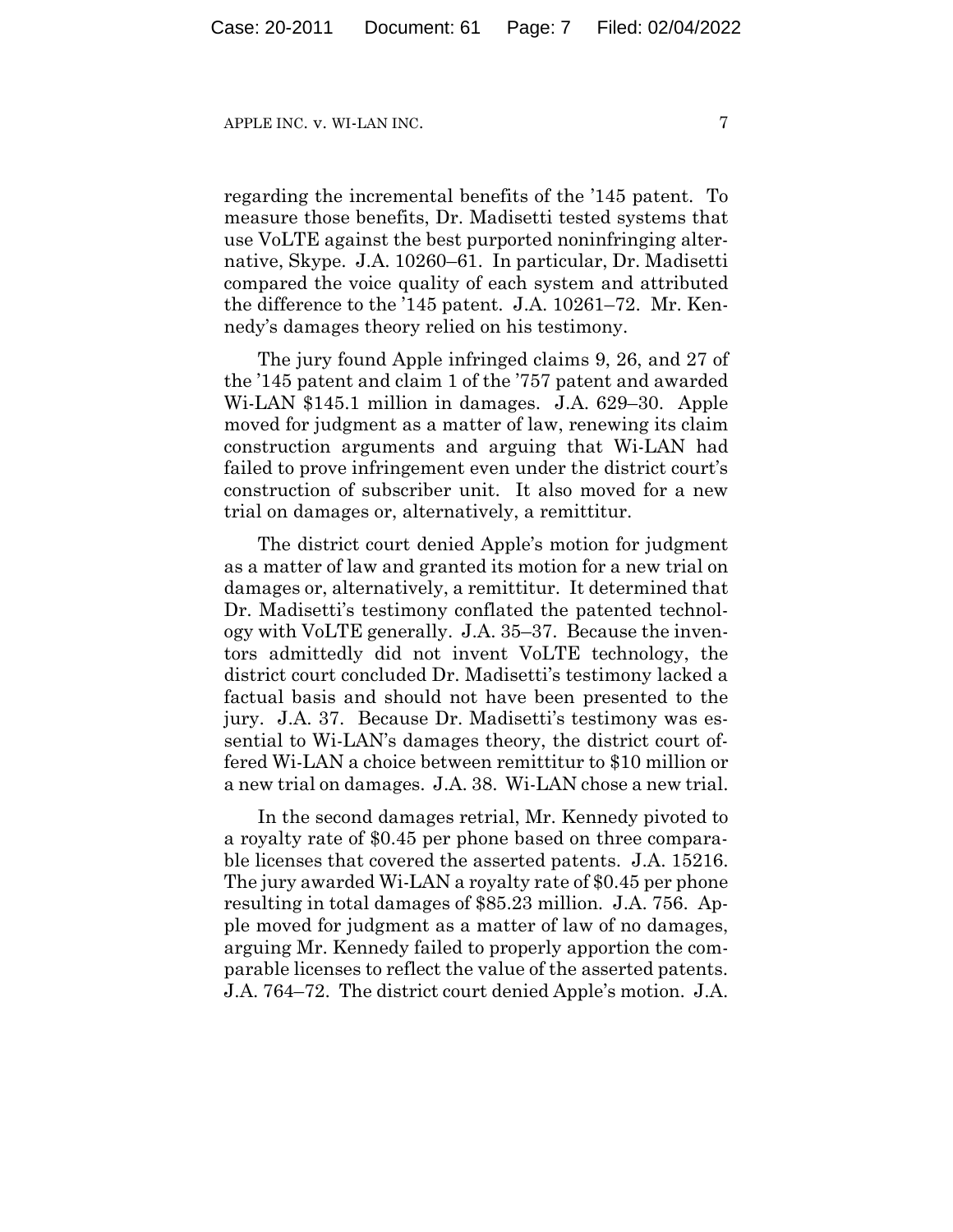62. Apple appeals, and Wi-LAN cross-appeals. We have jurisdiction under 28 U.S.C. § 1295(a)(1).

#### **DISCUSSION**

Apple argues the district court erred in construing the "subscriber unit" and "subscriber station" terms<sup>3</sup> to include components of a user device. Apple also argues that there is no record evidence that the accused iPhones as sold contain a subscriber unit because they do not have the required user connections. Lastly, Apple argues that Mr. Kennedy failed to apportion for the value of the patented technology and, thus, the jury should not have been allowed to consider his testimony.

In its cross-appeal, Wi-LAN argues that the district court erred in interpreting the 2011 license agreement between Wi-LAN and Intel to grant a perpetual license for Intel to sell certain chipsets to Apple. It also argues that the district court erred in ordering a new trial on damages and asks that we reinstate the original damages verdict.

I

We start with Apple's challenge to the district court's construction of subscriber unit as a "module that receives [uplink] bandwidth from a base station, and allocates the bandwidth across its user connections." We review a district court's claim construction and its interpretations of intrinsic evidence de novo. *Forest Lab'ys, LLC v. Sigmapharm Lab'ys, LLC*, 918 F.3d 928, 932–33 (Fed. Cir. 2019). We review any subsidiary fact findings based on extrinsic evidence for clear error. *Id.*

A claim term is generally given its plain and ordinary meaning as understood by a skilled artisan. *See Phillips v. AWH Corp.*, 415 F.3d 1303, 1313 (Fed. Cir. 2005) (en banc).

<sup>3</sup> For simplicity, we use the term subscriber unit to refer to both subscriber unit and subscriber station.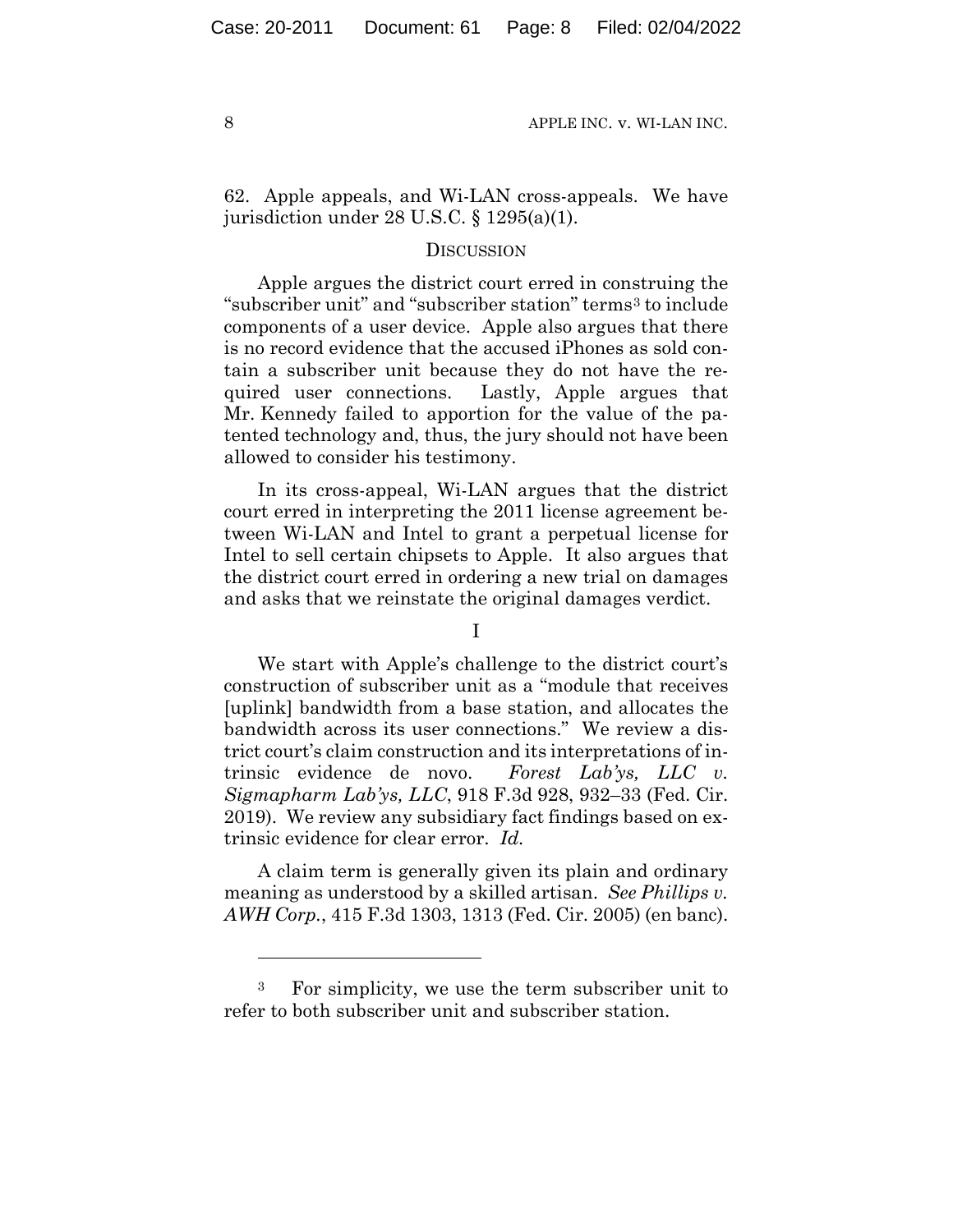"We depart from the plain and ordinary meaning of claim terms based on the specification in only two instances: lexicography and disavowal." *Hill-Rom Servs., Inc. v. Stryker Corp.*, 755 F.3d 1367, 1371 (Fed. Cir. 2014) (citing *Thorner v. Sony Computer Ent. Am. LLC*, 669 F.3d 1362, 1365 (Fed. Cir. 2012))."To act as its own lexicographer, a patentee must clearly set forth a definition of the disputed claim term other than its plain and ordinary meaning and must clearly express an intent to redefine the term." *Id*. (internal quotation marks omitted). Embodiments in the specification—even if there is only one embodiment—cannot limit the scope of the claims absent the patentee's "words or expressions of manifest exclusion or restriction." *Id.* at 1372 (quoting *Liebel-Flarsheim Co. v. Medrad, Inc.*, 358 F.3d 898, 906 (Fed. Cir. 2004)).

Rather than rely on the plain-and-ordinary meaning of "subscriber unit," Apple claims the written description redefines that term. It argues the patentee defined "subscriber unit" as CPE. Apple points to four aspects of the intrinsic record that allegedly show this redefinition: first, the patents' interchangeable use of CPE and subscriber unit; second, the patents' use of CPE as the sole embodiment of the "subscriber unit"; third, the patentee's preliminary amendment that replaced claims reciting CPE with claims reciting "subscriber unit"; and fourth, the patentee's interchangeable use of subscriber unit with other similar terms in related patents. We are not persuaded that the record in this case shows that the patentee clearly set forth this definition of subscriber unit.4

First, the written description does not equate CPE and subscriber unit through interchangeable use. It does not

<sup>4</sup> Accordingly, we need not address the second portion of Apple's claim construction argument: that CPE excludes subcomponents of a user's device (e.g., part of a user's phone).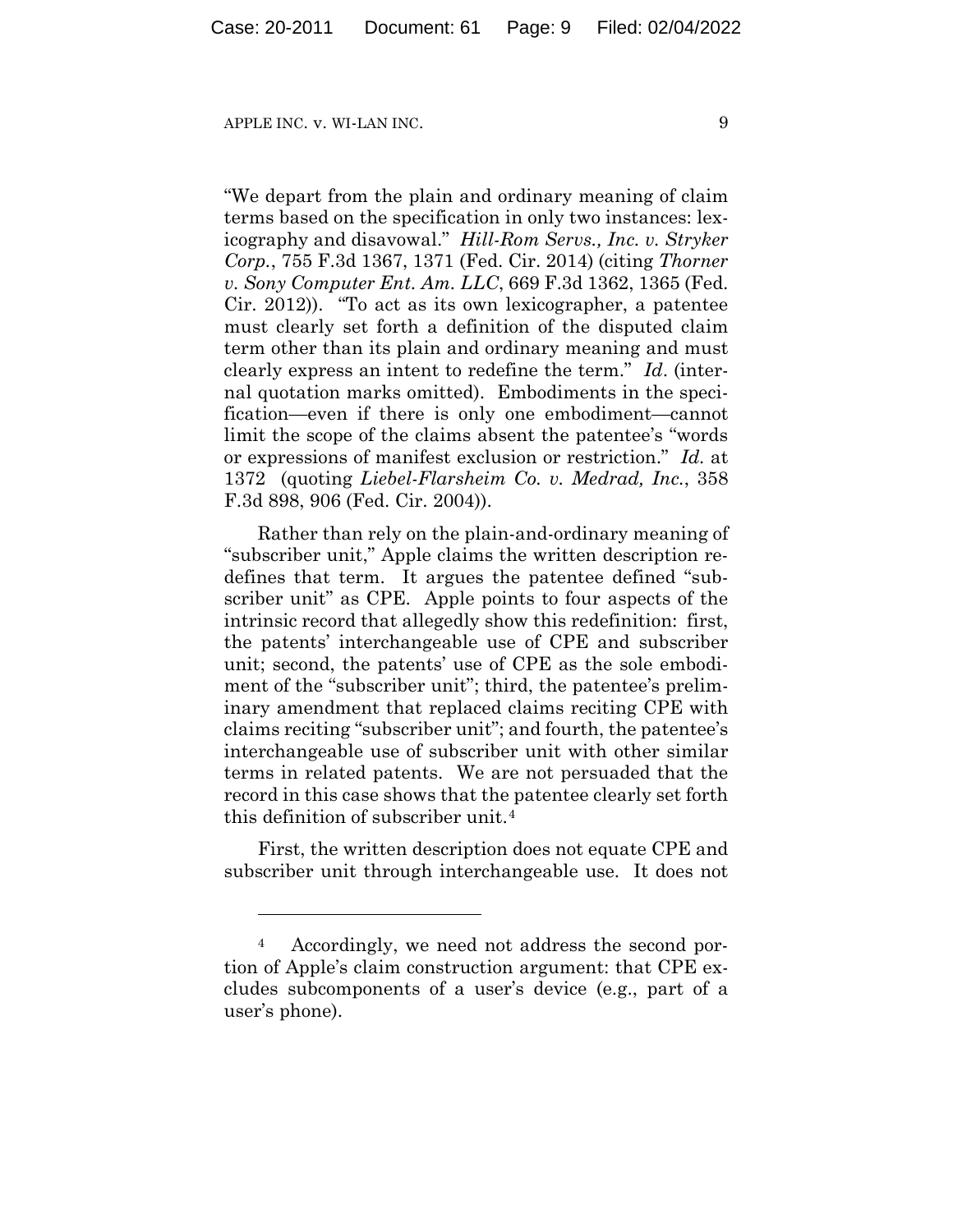use the terms interchangeably at all. The terms are never used to describe the same facet of a device or embodiment, nor are they used to refer to the same element of a figure. *Cf. Edwards Lifesciences LLC v. Cook Inc.*, 582 F.3d 1322, 1329 (Fed. Cir. 2009) (consistent use of intraluminal graft and graft to refer to same object and figure element was "akin to a definition equating the two"). Between the two patents, they appear in the same sentence only once:

The broadband wireless communication system facilitates two-way communication between a plurality of base stations and a plurality of *fixed subscriber stations or Customer Premises Equipment (CPE)*.

'145 patent at 2:1–4 (emphasis added). And that sentence does little to explain the relationship between a subscriber station and a CPE because it relates to *fixed* subscriber stations. Even then, it is unclear whether the sentence describes fixed subscriber stations and CPEs as alternatives or equates the two.

Nor does the patents' use of the term CPE in specific communication system embodiments and the term subscriber unit in general communication system descriptions show interchangeability. The patents use subscriber unit to refer to a generic component of wireless communication systems in the related art. For example, they introduce a wireless communication system as simply "facilitat[ing] two-way communication between a plurality of subscriber units (fixed and portable) and a fixed network infrastructure." *See* '145 patent at 1:36–40. Moreover, the patents explain that prior art systems typically use well-known duplexing schemes such as "time division duplexing (TDD) or frequency division duplexing (FDD)" to facilitate the exchange of information "between the base station and the *subscriber units*." *See id.* at 1:58–64 (emphasis added). Categories of general network transmissions are likewise described in terms of subscriber units and base stations.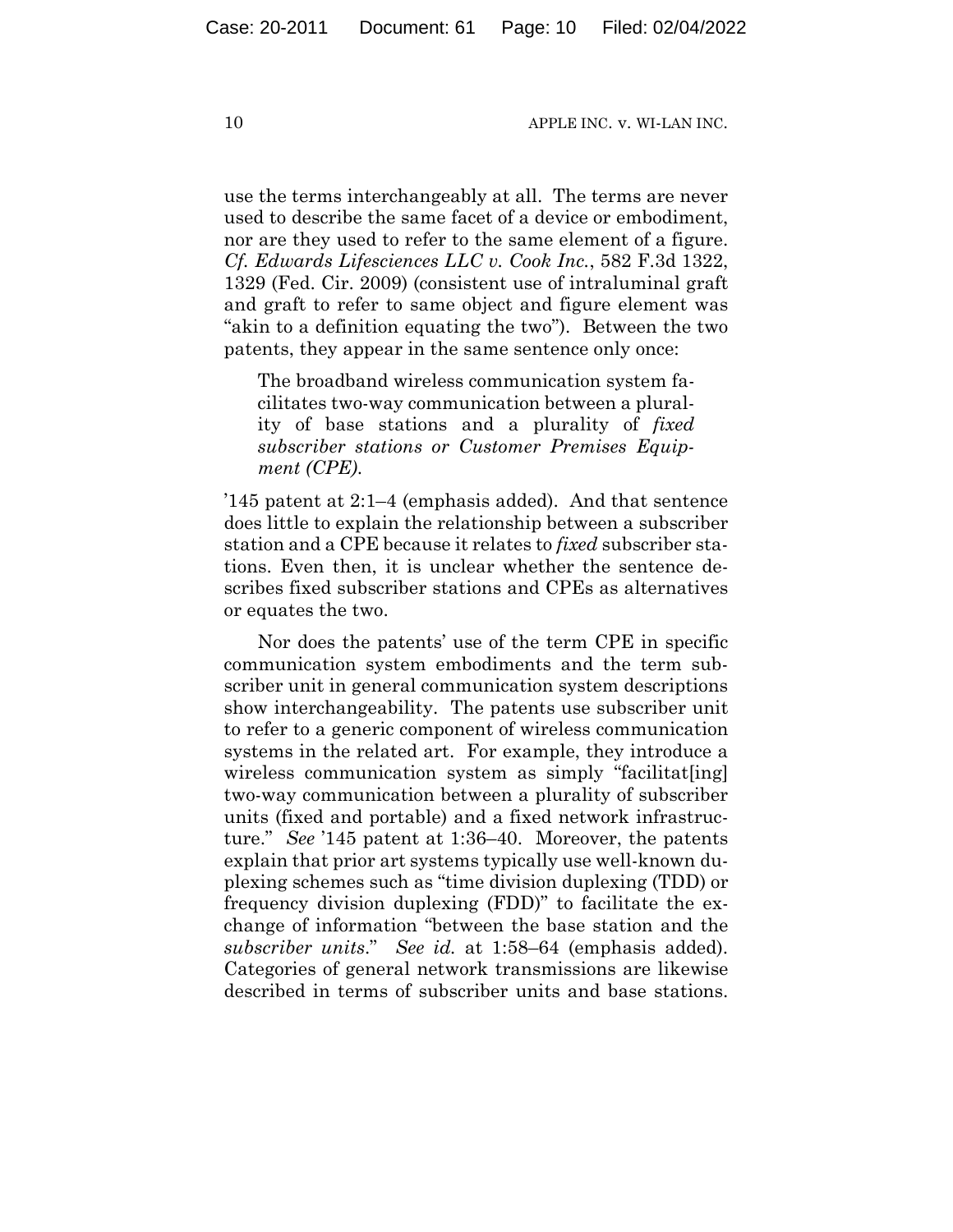*Id.* at 1:55–58 (describing downlink and uplink transmissions).

Then in each communication system embodiment, the patents describe CPEs with specific qualities and features communicating with their respective base station. *See*, *e.g.*, '145 patent at 2:11–15 (describing communication between a base station and CPEs "positioned at fixed customer sites 112 throughout the coverage area"); 6:11–16 (describing CPEs that transmit incremental and aggregate bandwidth requests to associated and respective base stations). These CPEs match the description of subscriber units in the background, but, unlike subscriber units, they are never used to describe components common to communication systems broadly.

Thus, the written description merely reveals that a CPE is a type of subscriber unit, which Wi-LAN freely admits. Wi-LAN's Opening & Response Br. 34. The fact that a CPE is an example of a subscriber unit, however, does not show those terms are interchangeable. And there is no evidence that the patents accord CPE the same scope as subscriber unit. As such, Apple fails to show the terms are interchangeable.

That brings us to Apple's second argument: the patents' use of CPE as the sole embodiment of the subscriber unit is a redefinition. That argument fails because there are no "words or expressions of manifest exclusion or restriction" in the written description. *See Hill-Rom*, 755 F.3d at 1372. The patents do not describe the invention as limited to a CPE. There is no disclosure that, for example, the present invention is, includes, or refers to a CPE. *See, e.g.*, *Edwards Lifesciences*, 582 F.3d 1322 at 1330 ("the specification frequently describes an 'intraluminal graft' as 'the present invention' or 'this invention,' indicating an intent to limit the invention to intraluminal devices"). Nor are there any statements expressing the advantages, importance, or essentiality of using a CPE as opposed to a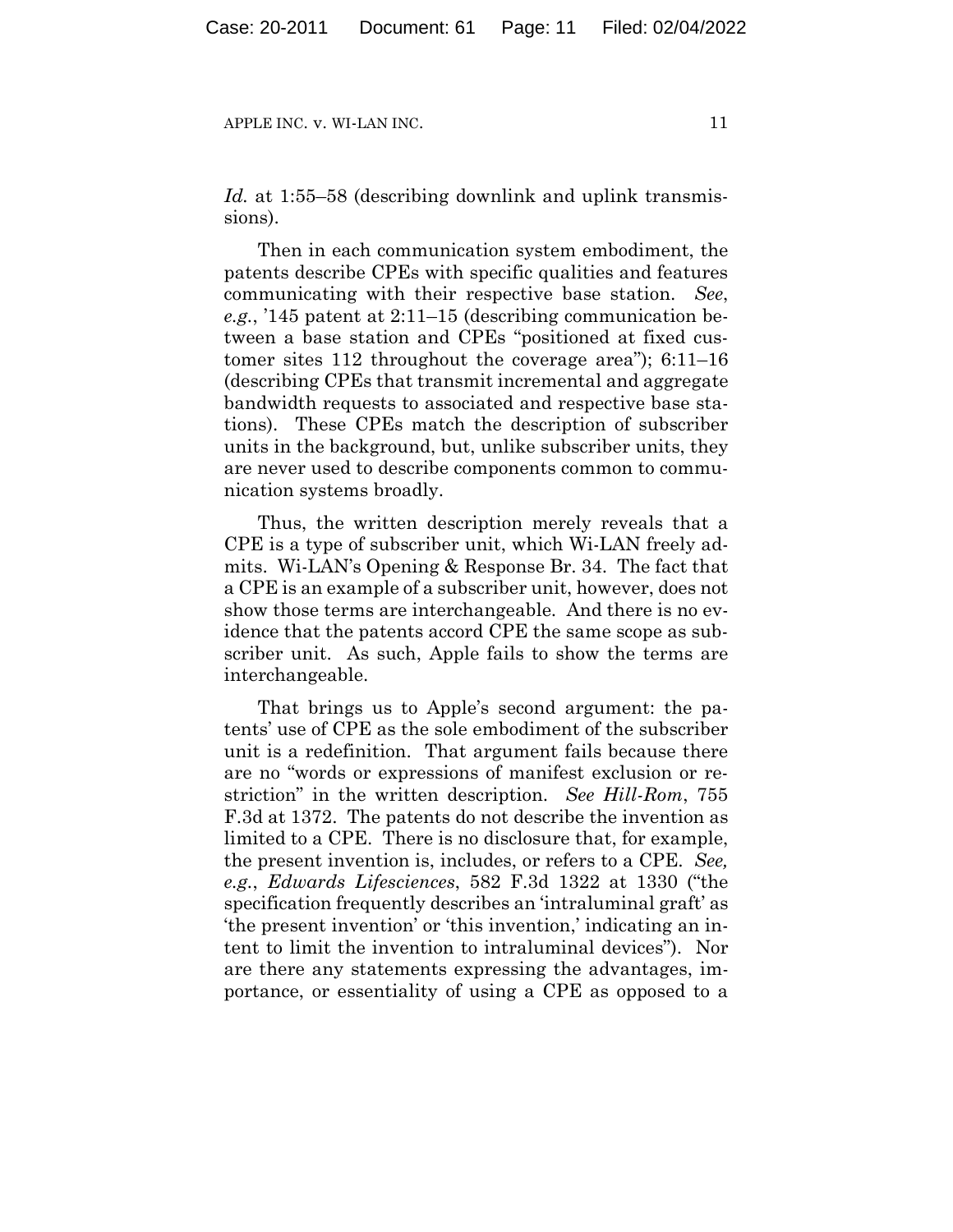subscriber unit. *See, e.g.*, *Techtronic Indus. Co. v. Int'l Trade Comm'n*, 944 F.3d 901, 907–10 (Fed. Cir. 2019) (the patent's focus on placement of a detector in the wall console as the objective of the invention and improvement over prior art garage door operators effected a disavowal of alternative locations). Nothing in the written description makes clear that the invention is limited to a CPE. In fact, there is some language suggesting the embodiments are not limiting. '145 patent at 8:65–67, 31:60–63; '757 patent at 2:66–3:2, 17:35–43. Absent such language, we do not import limitations from the written description into the claims. *Hill-Rom*, 755 F.3d at 1372–73.

Apple's two remaining arguments for equating subscriber unit and CPE are likewise unpersuasive. Merely replacing one claim term with another during prosecution does not alone mean the terms are equivalent or interchangeable. Similarly, Wi-LAN does not dispute it used different terms for subscriber unit (such as wireless subscriber unit, subscriber radio unit, and subscriber radio station) across its many patents. If anything, that only shows subscriber unit is interchangeable with subscriber radio station and other, similar terms. It is not evidence that *CPE* and subscriber unit (or any of its variations) are interchangeable.

In sum, our review of the intrinsic record does not support Apple's claim that subscriber unit should be construed as CPE. Apple's claim construction argument, which would confine the term to standalone devices, rises and falls with that redefinition. We reject Apple's argument and uphold the district court's construction of subscriber unit.

II

Apple next argues that the district court erred in denying its motion for judgment as a matter of law that the accused products do not infringe. Apple contends that substantial evidence does not support the jury's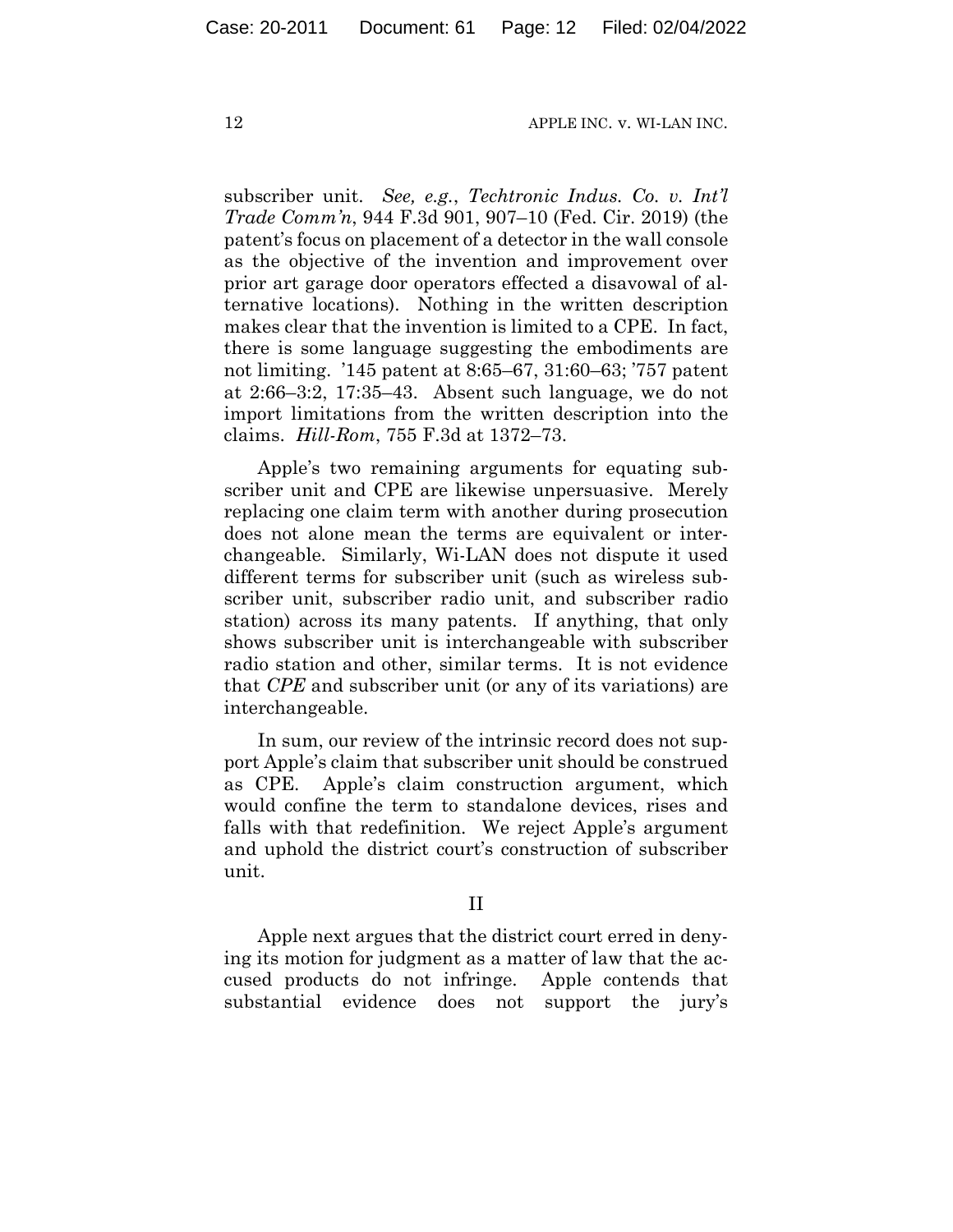infringement finding because the iPhones as sold do not have a subscriber unit under the district court's construction of that term. Apple's Opening Br. 42–48. We do not agree.

We review a denial of judgment as a matter of law under the law of the regional circuit. *Godo Kaisha IP Bridge 1 v. TCL Commc'n Tech. Holdings Ltd.*, 967 F.3d 1380, 1382 (Fed. Cir. 2020). The Ninth Circuit reviews such a denial de novo. *Est. of Diaz v. City of Anaheim*, 840 F.3d 592, 604 (9th Cir. 2016). We review a jury's infringement finding for substantial evidence. *Godo Kaisha*, 967 F.3d at 1383. "A factual finding is supported by substantial evidence if a reasonable jury could have found in favor of the prevailing party in light of the evidence presented at trial." *Id*.

Substantial evidence supports the jury's finding that the accused iPhones as sold have a subscriber unit. The district court construed that limitation to require a "module that . . . allocates the bandwidth across its user connections." J.A. 5–7. At trial, Wi-LAN contended that the accused iPhones meet this limitation because each has a module that allocates bandwidth across two connections: data and VoLTE. Utilizing the graphic below, Dr. Madisetti testified that the baseband processor in the accused iPhones has two LTE connections with the application processor: a VoLTE connection (green) and a data connection (blue).

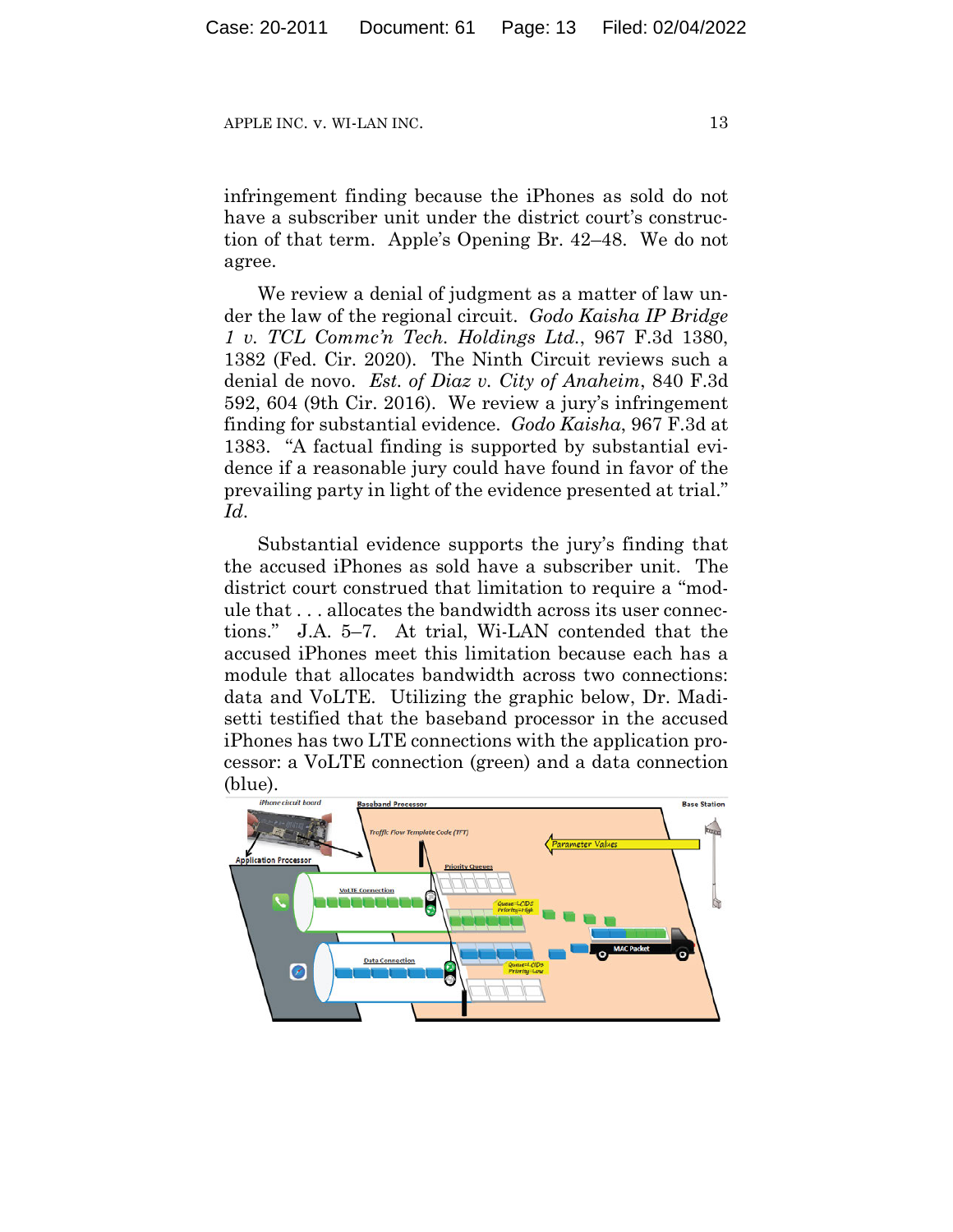J.A. 7561, 10251–52. He further testified that the baseband processor's media access controller (MAC) allocates bandwidth across these two connections. J.A. 10253–54. More specifically, he testified that the VoLTE connection carries voice packets from the application processor's phone application into the baseband processor using an I2S bus, where they are stored in a priority queue, and that packets from other applications are sent over the data connection using a PCIE bus and stored in a different queue. J.A. 10287–88; Wi-LAN's Opening & Response Br. 48–49. The MAC then reads packets from the queues, in order of priority, and transmits them to the base station. J.A. 10253–54. Finally, Dr. Madisetti testified that the physical connections between the baseband processor and application processor (i.e., the I2S bus and PCIE bus) exist "inside the iPhone as sold." J.A. 10253. This testimony provides substantial evidence for the jury's finding that the accused iPhones contain a subscriber unit, i.e., a module that allocates bandwidth across its user connections.

Apple argues that the data and voice connections do not exist in iPhones as sold because those connections are not established until the user turns on the phone and connects to a network with VoLTE service. Apple's Opening Br. 44– 48. And because the phrase "user connections" in the district court's construction of subscriber unit is structural, the iPhones' capabilities of forming these connections are irrelevant. However, substantial evidence supports the jury's contrary finding. As Dr. Madisetti testified, the physical I2S bus provides the VoLTE connection between the baseband chip and user application, and, likewise, the physical PCIE bus provides the data connection between the same. J.A. 10253, 10257. And both components exist in the iPhone as sold. J.A. 10253.

Apple attempts to undermine Dr. Madisetti's testimony by arguing those physical connections (i.e., I2S bus and PCIE bus) do not satisfy the user connections requirement. Citing its expert's testimony, Apple claims the I2S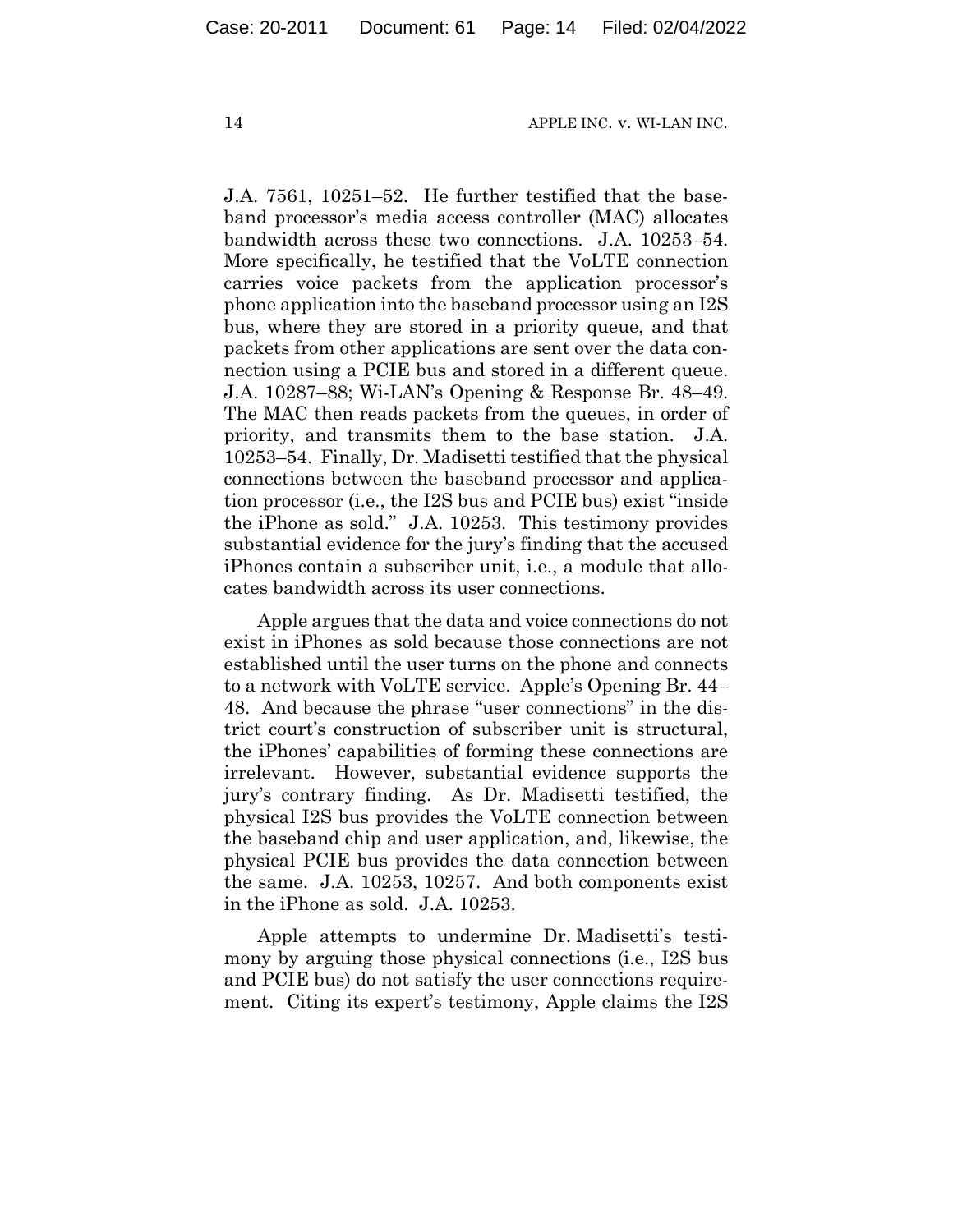and PCIE buses stop at the edge of the applications processor, meaning the connection would be incomplete. Apple's Response & Reply Br. 21–22 (citing J.A. 11025). The jury, however, was free to weigh the testimony of Apple's expert against that of Dr. Madisetti. And we cannot say, in view of Dr. Madisetti's testimony, that the jury's determination was unreasonable.

Apple further argues the phones must be connected to a network to receive parameters to build "the 'software structures' necessary to establish a connection." Apple's Opening Br. 46. To the extent that is a separate noninfringement argument, substantial evidence supports a contrary finding. Dr. Madisetti testified that no modification of hardware or software is required to perform the claimed allocation. J.A. 10258. And Apple admits that the relevant users are the iPhone applications, which run on the applications processor. Apple's Response & Reply Br. 21.

Accordingly, substantial evidence supports the jury's finding that the accused iPhones contain a subscriber unit as sold. Therefore, the district court did not err in denying Apple's motion for judgment as a matter of law on infringement.

#### III

Apple next challenges Mr. Kennedy's damages methodology in the second trial. We agree that his methodology was flawed, and thus, the district court abused its discretion by denying Apple's motion for a new trial.

In *Daubert v. Merrell Dow Pharmaceuticals, Inc.*, 509 U.S. 579, 589–95 (1993), the Supreme Court set forth the standards governing admissibility of expert testimony under Federal Rules of Evidence 702 and 703. The Court explained that the trial judge plays a "gatekeeping role," *id.* at 597, which "entails a preliminary assessment of whether the reasoning or methodology underlying the testimony is scientifically valid and of whether that reasoning or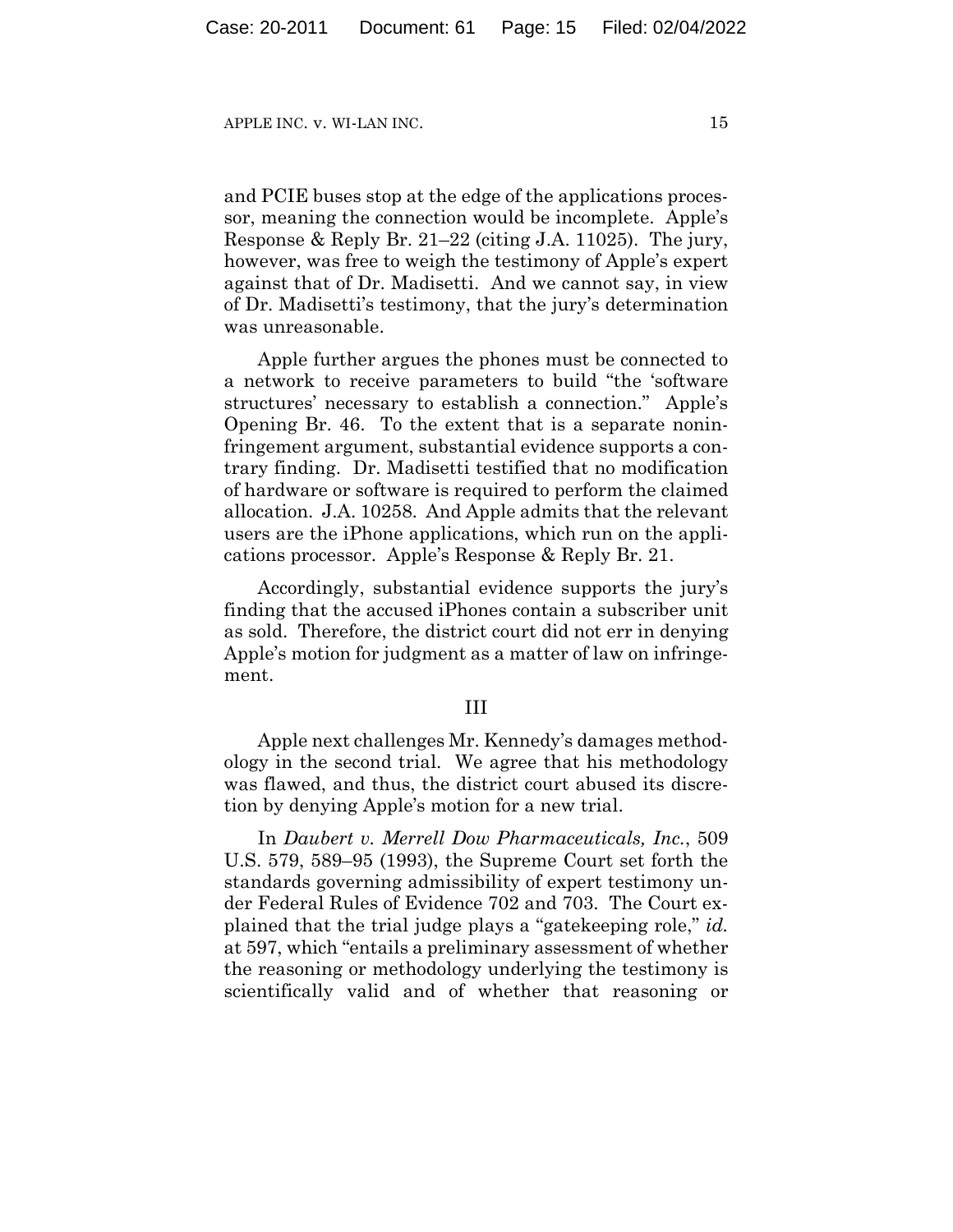methodology properly can be applied to the facts in issue," *id.* at 592–93. The Court emphasized that the focus "must be solely on principles and methodology, not on the conclusions that they generate." *Id.* at 595. "[A] reasonable or scientifically valid methodology is nonetheless unreliable where the data used is not sufficiently tied to the facts of the case." *Summit 6, LLC v. Samsung Elecs. Co., Ltd.*, 802 F.3d 1283, 1296 (Fed. Cir. 2015). Likewise, "ideal input data cannot save a methodology that is plagued by logical deficiencies or is otherwise unreasonable." *Id*.But where the methodology is reasonable and its data or evidence are sufficiently tied to the facts of the case, the gatekeeping role of the court is satisfied. *Id*.

At trial, Wi-LAN used the hypothetical negotiation approach for calculating reasonable royalty damages under 35 U.S.C. § 284. This approach attempts to calculate the royalty rate the parties would have agreed upon had they negotiated an agreement prior to the start of the infringement. In determining a reasonable royalty, "parties frequently rely on comparable license agreements." *Bio-Rad Labs, Inc. v. 10X Genomics Inc.*, 967 F.3d 1353, 1372 (Fed. Cir. 2020). When relying on comparable licenses to prove a reasonable royalty, we require a party to "account for differences in the technologies and economic circumstances of the contracting parties." *VirnetX, Inc. v. Cisco Sys., Inc.*, 767 F.3d 1308, 1330 (Fed. Cir. 2014) (citation omitted). We review a district court's decision concerning the methodology for calculating damages for an abuse of discretion. *Lucent Techs., Inc. v. Gateway, Inc.*, 580 F.3d 1301, 1310 (Fed. Cir. 2009). We review a denial of judgment as a matter of law and the denial of a motion for a new trial under the law of the regional circuit. *Id.* at 1309. In the Ninth Circuit, denial of a motion for a new trial is reviewed for abuse of discretion. *Smith v. City & Cnty. of Honolulu*, 887 F.3d 944, 949 (9th Cir. 2018).

To estimate a reasonable royalty in this case, Mr. Kennedy first culled more than 150 Wi-LAN license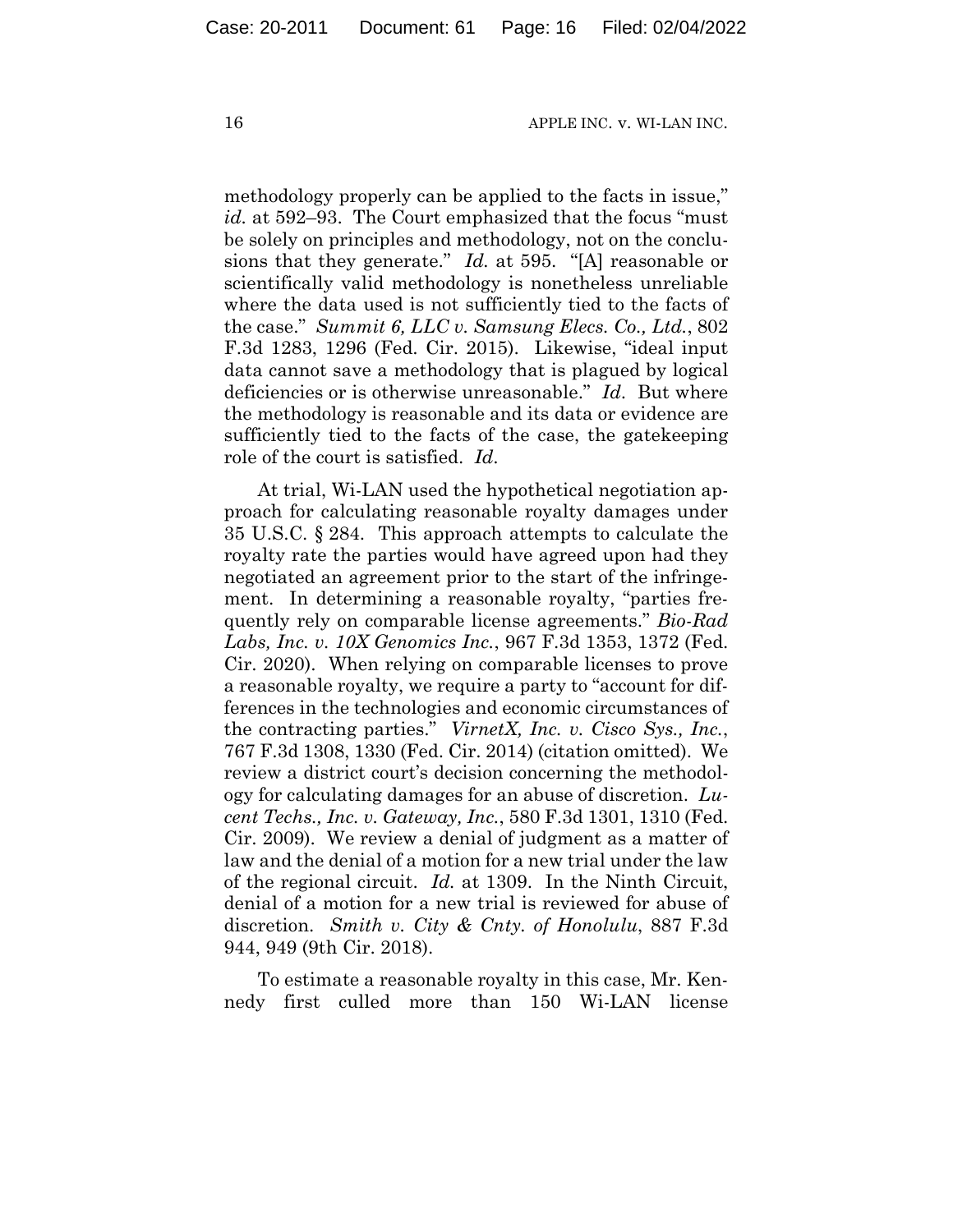agreements down to three comparable agreements<sup>5</sup>: the Vertu, Doro, and Unnecto license agreements. He chose those three licenses because they (1) involved phones as the licensed products; (2) became effective in 2013 or later; (3) licensed patents covering LTE or related technology; and (4) were executed after the asserted patents issued. J.A. 15220–23. In addition to licensing patents covering LTE, each agreement also licensed other patents in Wi-LAN's portfolio.

Mr. Kennedy then set out to adjust for the differences between those licenses and the license that would have resulted from the hypothetical negotiation. He acknowledged that—unlike the Vertu, Doro, and Unnecto portfolio licenses—the hypothetical negotiation would have resulted in a license to only the '145 and '757 patents. J.A. 15231– 32.

To account for this difference, Mr. Kennedy first sought to establish that, in practice, only a handful of valuable patents drive the royalty rate for a license, and the rest of the portfolio is included for a marginal upcharge. J.A. 15233– 34. For example, he testified:

I've done many deals working for both sides of the table. Both parties understand and expect that the rest of the portfolio will be included, maybe for some upcharge. But it's not dividing the patents by numbers and multiplying it by, you know, a thousand patents. It just doesn't work that way.

<sup>&</sup>lt;sup>5</sup> Sufficient comparability is a threshold requirement for licenses to be admissible. *Elbit Sys. Land & C4I Ltd. v. Hughes Network Sys., LLC*, 927 F.3d 1292, 1299 (Fed. Cir. 2019)*.* And Apple admits that the running-royalty licenses Mr. Kennedy relied on were admissible. Oral Arg. at 5:36–5:43, https://oralarguments.cafc.uscourts.gov /default.aspx?fl=202011\_10082021.mp3.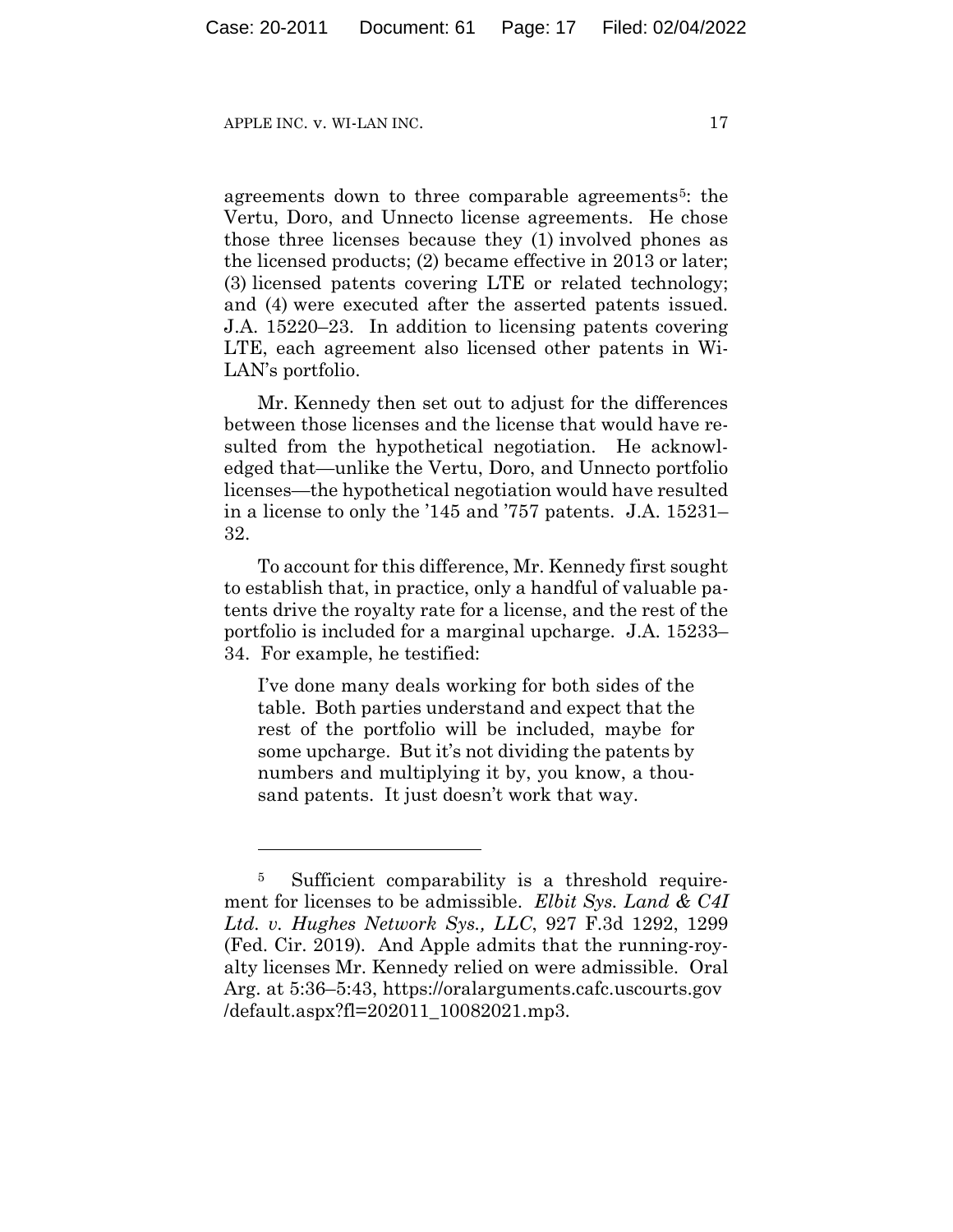You can cut out portions of the patent portfolio anyway as, Mr. Skippen testified, that just don't relate, or if they're Bluetooth, they're already licensed, so Wi-LAN is thinking, I can't collect again. So that number is not really a thousand. But whatever the number is, you're bringing forth your most valuable ones and that sets the price.

J.A. 15232–33. Mr. Skippen, on whom Mr. Kennedy relied, likewise testified that, in the industry, parties focus on a handful of "key patents," "like throwing in the chaff with the wheat," to provide the licensee respite and increase the royalty amount somewhere between 5 and 35 percent on average. J.A. 15157–58.

Mr. Kennedy, relying in part on Mr. Skippen's testimony, determined that the '145 and '757 patents were key patents in the three licenses for three reasons: they were specifically listed in the comparable licenses, they were discussed in negotiations, and Apple continued to use the technology after the patents were asserted against them, rather than switch to a noninfringing alternative. J.A. 15236–38; *see also* Wi-LAN Opening & Response Br. 57 ("the '145 and '757 patents were 'crown jewels', 'key patents' that phone makers like Doro 'focus[ed] on' in negotiations"), 60 ("the '145 and '757 patents  $\dots$  came up in negotiations, and were expressly named in the Doro and Vertu licenses"). For example, when asked about how he determined that others value the patented technology as important, Mr. Kennedy referenced Mr. Skippen's testimony that Doro "reupped [its] license in 2018, specifically talking about how these two patents . . . had been found valid and infringed." J.A. 15237. He then pointed out that the Vertu license listed one of the asserted patents, and that the Unnecto license listed both asserted patents. J.A. 15237–38. Mr. Kennedy also emphasized that Apple's continued use of the patented technology after being found to

. . .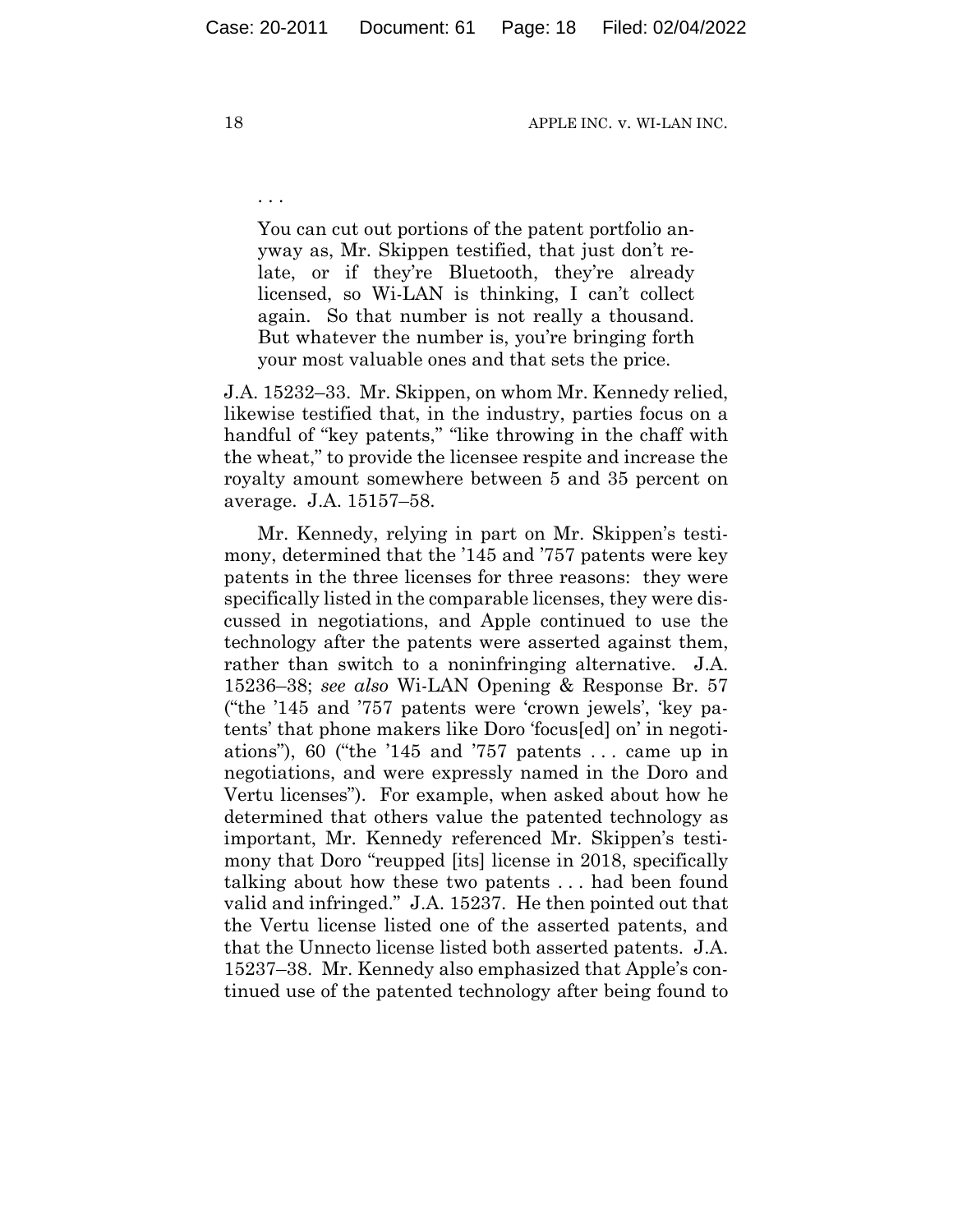APPLE INC. v. WI-LAN INC. 2022 2022 19

infringe "tells you it's valuable to Apple or they would just take it out." J.A. 15236–37. Based on these facts, Mr. Kennedy treated the asserted patents as the key patents. To separate the value of the key patents from the rest of the licensed portfolio, he reduced the royalty rate by 25 percent. J.A. 15238. He selected this rate based on Mr. Skippen's testimony that, in practice, the rest of a portfolio was licensed for a 5 to 35 percent markup. *See* J.A. 15158.

Mr. Kennedy's opinion that the asserted patents were key patents is untethered to the facts of this case. As a preliminary matter, all three licenses were obtained prior to any litigation. J.A. 15240–41. Thus, unlike Apple, the licensees did not continue to use the technology after being found to infringe. More importantly, those licenses treated the asserted patents as chaff, not wheat. For example, there is no evidence that the '757 patent was discussed during negotiations for any of the comparable licenses.6 Each license divided the licensed patents between two categories: Asserted Patents and Non-Asserted Patents. None of the licenses list the '757 patent among the "Asserted Patents," which were the patents focused on during underlying negotiations. J.A. 861, 885, 923, 935. Two of the licenses, Doro and Vertu, do not list the '757 patent at all. And Unnecto's reference to the '757 patent is easily lost in a schedule listing hundreds of Non-Asserted patents. J.A. 886, 900–22. And Mr. Skippen also expressly testified that the '757 patent was not discussed in initial negotiations of the Doro license agreement. J.A. 15163. There is no record evidence supporting Mr. Kennedy's assumption that the '757 patent was a key patent. Accordingly, Mr. Kennedy's conclusion that the '757 patent falls into the key patent

<sup>6</sup> Mr. Kennedy's justification that the '757 patent was later discussed in 2018 during renegotiations is immaterial because, as he acknowledged, the relevant timeframe for the hypothetical negotiation was 2013. *See* J.A. 15222.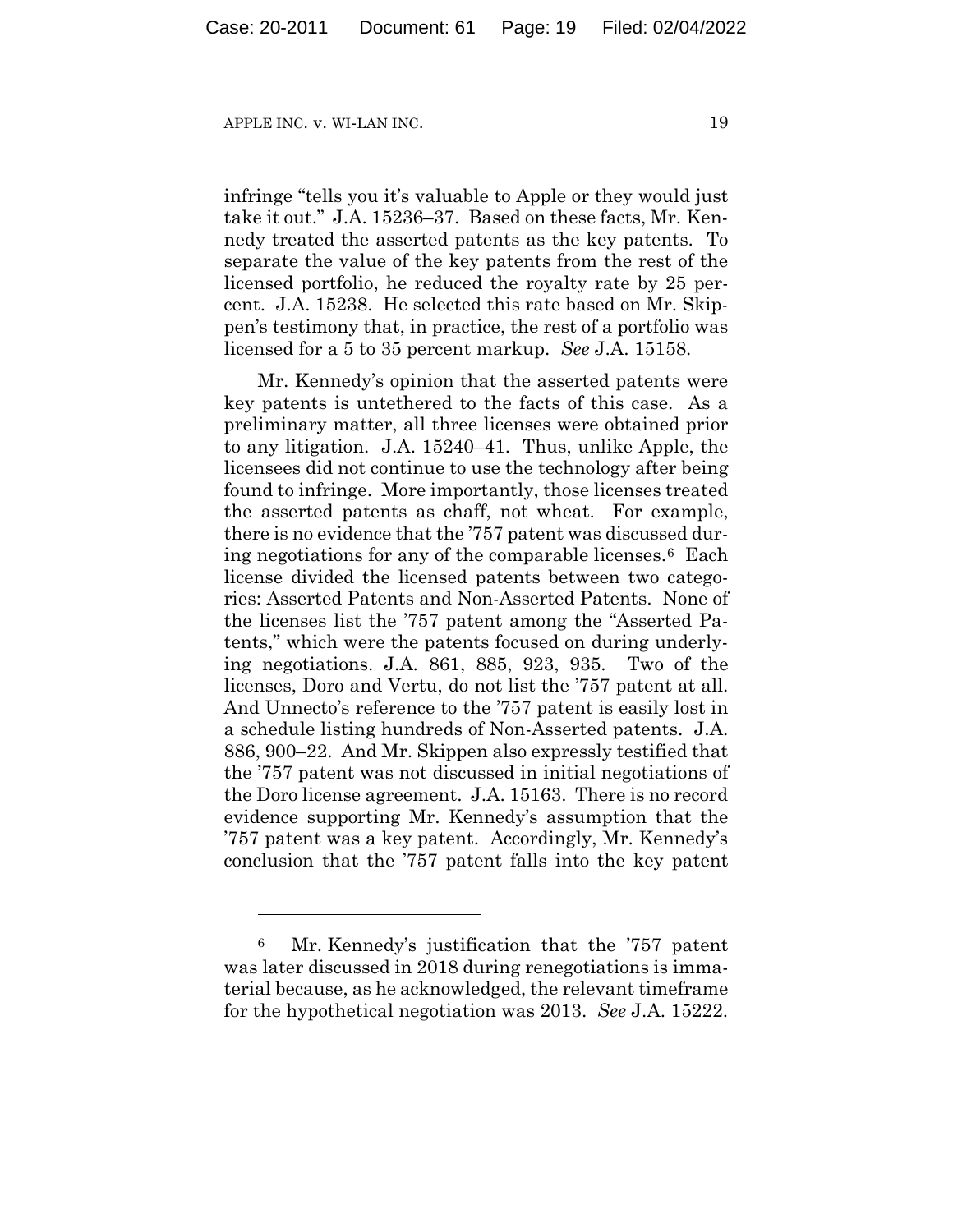category because it was identified as such in the comparable licenses is inconsistent with the available facts. None of the three license agreements treats the '757 patent as a key patent, and no testimony on negotiations suggested the contrary.

For similar reasons, the record does not support that the Doro or Unnecto licenses treated the '145 patent as a key patent. Neither lists the '145 patent as one of the "Asserted Patents." Doro doesn't list it at all, and as with the '757 patent, Unnecto lists the '145 patent with hundreds of other patents in the chaff. There is also no evidence that the '145 patent was discussed in negotiations for either agreement. Mr. Skippen expressly testified that the '145 patent was not discussed in negotiations of the Doro license agreement. J.A. 15163. There is, therefore, no basis upon which to conclude based upon the evidence presented that either the Doro or Unnecto license is a meaningful proxy for the royalty rate of the '145 patent.

That just leaves the Vertu license's treatment of the '145 patent. Mr. Skippen testified that the '145 patent was discussed during the Vertu license negotiations. J.A. 15166. And that license lists the '145 patent as one of the "Asserted Patents." J.A. 923, 935. However, it also lists five other "Asserted Patents." *Id.* And Mr. Kennedy failed to address the extent to which these other patents contributed to the royalty rate in the Vertu license. Yet he opined that excluding these patents (and the rest of Wi-LAN's portfolio) from the hypothetical negotiation would have netted Apple only a 25 percent discount. Mr. Kennedy's silence on these equally situated patents is troubling and makes his opinion unreliable.

Mr. Kennedy's methodological and factual errors in analyzing the comparable license agreements render his opinion untethered to the facts of this case. Thus, Mr. Kennedy's damages testimony should have been excluded.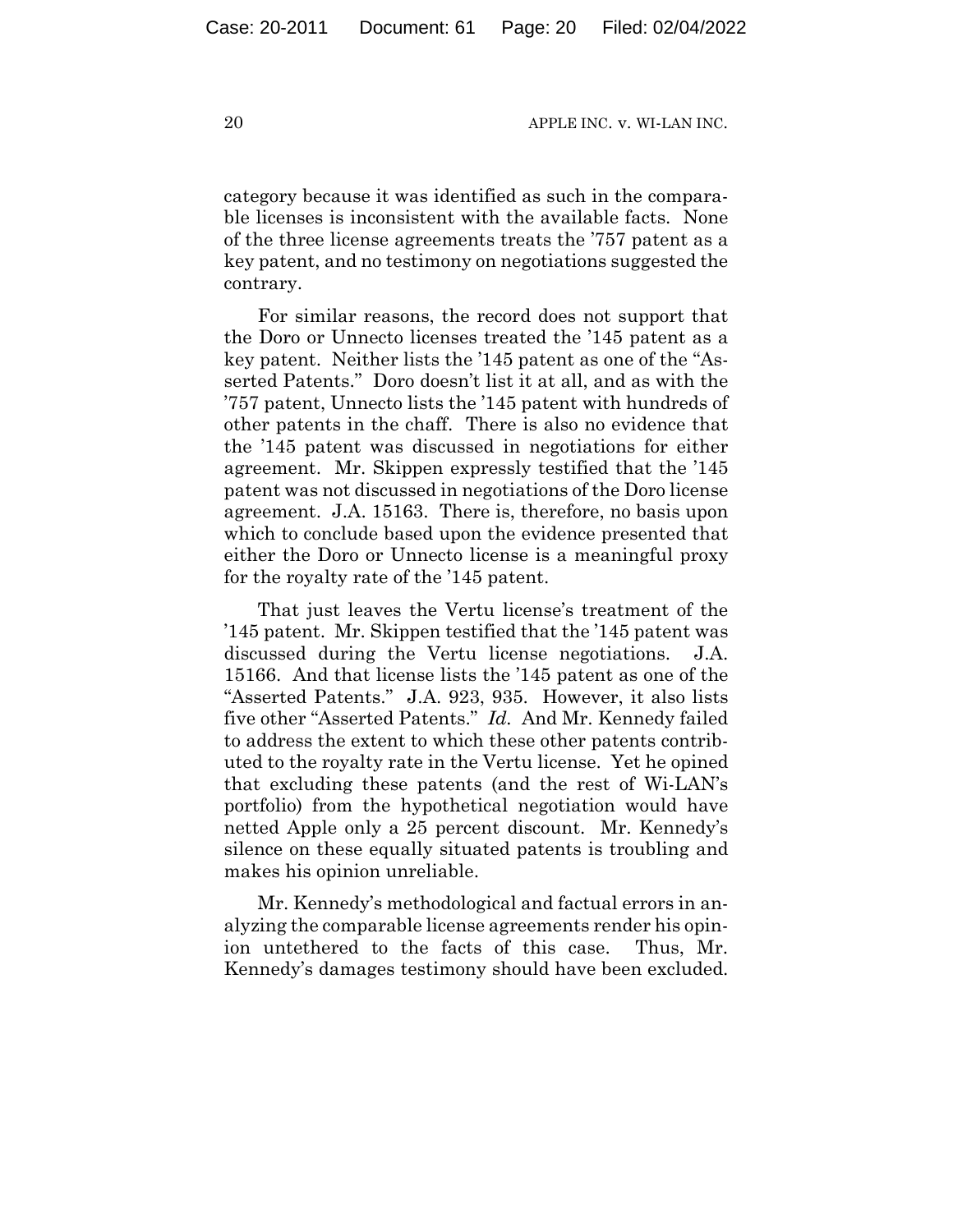We conclude the district court abused its discretion in denying Apple's motion for a new trial on damages.

IV

Turning to Wi-LAN's cross-appeal, the district court held that section 3.2 of the license agreement between Wi-LAN and Intel unambiguously provided Intel a perpetual license to the asserted patents. J.A. 24–25. Accordingly, it granted Apple's motion for summary judgment of no infringement for all iPhones supplied with Intel chipsets after the license agreement term expired. J.A. 25. Section 3.2 recites in part:

3.2 Term License for Wi-LAN Patent Portfolio. For the Term License Period, Wi-LAN . . . grants to Intel . . . a worldwide . . . license, without the right to sublicense, under the Licensed Patents to directly or indirectly engage in Licensed Activities. For clarity, . . . the licenses granted pursuant to this Section 3.2 with respect to Licensed Activities that were actually engaged in during the Term License Period shall survive the expiration of the Term License Period . . . .

J.A. 5432. Wi-LAN argues that this section does not provide a perpetual license for chipsets Intel sold after the agreement expired. We agree.

We review a district court's grant of summary judgment under the law of the regional circuit, here, the Ninth Circuit. *Edgewell Pers. Care Brands, LLC v. Munchkin, Inc.*, 998 F.3d 917, 919 (Fed. Cir. 2021). The Ninth Circuit reviews a district court's grant of summary judgment de novo. *Greater Yellowstone Coal. v. Lewis*, 628 F.3d 1143, 1148 (9th Cir. 2010). The relevant license agreement between Wi-LAN and Intel is governed by Delaware law. J.A. 5433. Under Delaware law, contract interpretation is a question of law that we review de novo. *GMG Cap. Invs.,*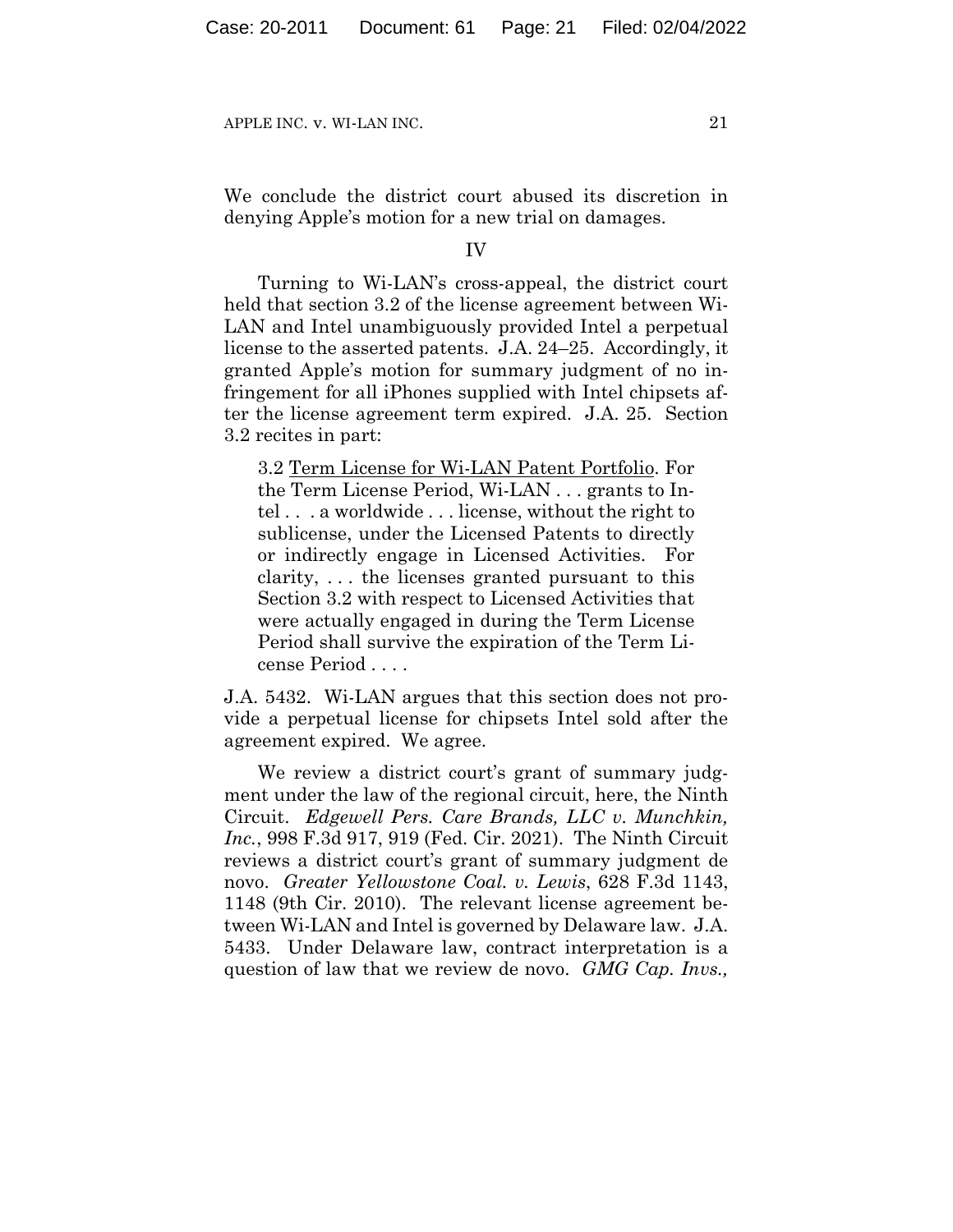# *LLC v. Athenian Venture Partners I, L.P.*, 36 A.3d 776, 779 (Del. 2012).

Contracts must be "read as a whole, giving meaning to each term, and avoiding an interpretation that would render any term 'mere surplusage.'" *Sunline Com. Carriers, Inc. v. CITGO Petroleum Corp.*, 206 A.3d 836, 846 (Del. 2019). When the contract language is clear and unambiguous, "the parties' intent is ascertained by giving the language its ordinary and usual meaning." *Nw. Nat'l. Ins. Co. v. Esmark, Inc.*, 672 A.2d 41, 43 (Del. 1996). A contract is not ambiguous merely because the parties disagree as to its proper interpretation. *Id*. "Rather, a contract is ambiguous only when the provisions in controversy are reasonably or fairly susceptible to different interpretations or may have two or more different meanings." *Id*. (citation omitted).

Section 3.2 of the license agreement unambiguously grants a term license. In the first sentence, Wi-LAN grants Intel a worldwide license to engage in Licensed Activities only "for the Term License Period," which expired January 21, 2017. J.A. 5429, 5431–32. The introductory phrase of the next sentence explains the purpose of the sentence: "[f]or clarity." J.A. 5432. The sentence goes on to clarify that "(i) the licenses granted . . . with respect to the Licensed Activities that were actually engaged in during the Term License Period shall survive the expiration of the Term License Period." J.A. 5432. Thus, Intel continues to enjoy protection for Licensed Activities, such as past sales, engaged in prior to the license's expiration. Our review of section 3.2 reveals no intent of the parties to extend the term license in perpetuity to Licensed Activities occurring after the license's expiration.

Apple disagrees and argues the plain meaning of the second sentence provides a perpetual license for any future Licensed Activities of the type it actually engaged in during the license term, including sales of Intel chipsets to Apple.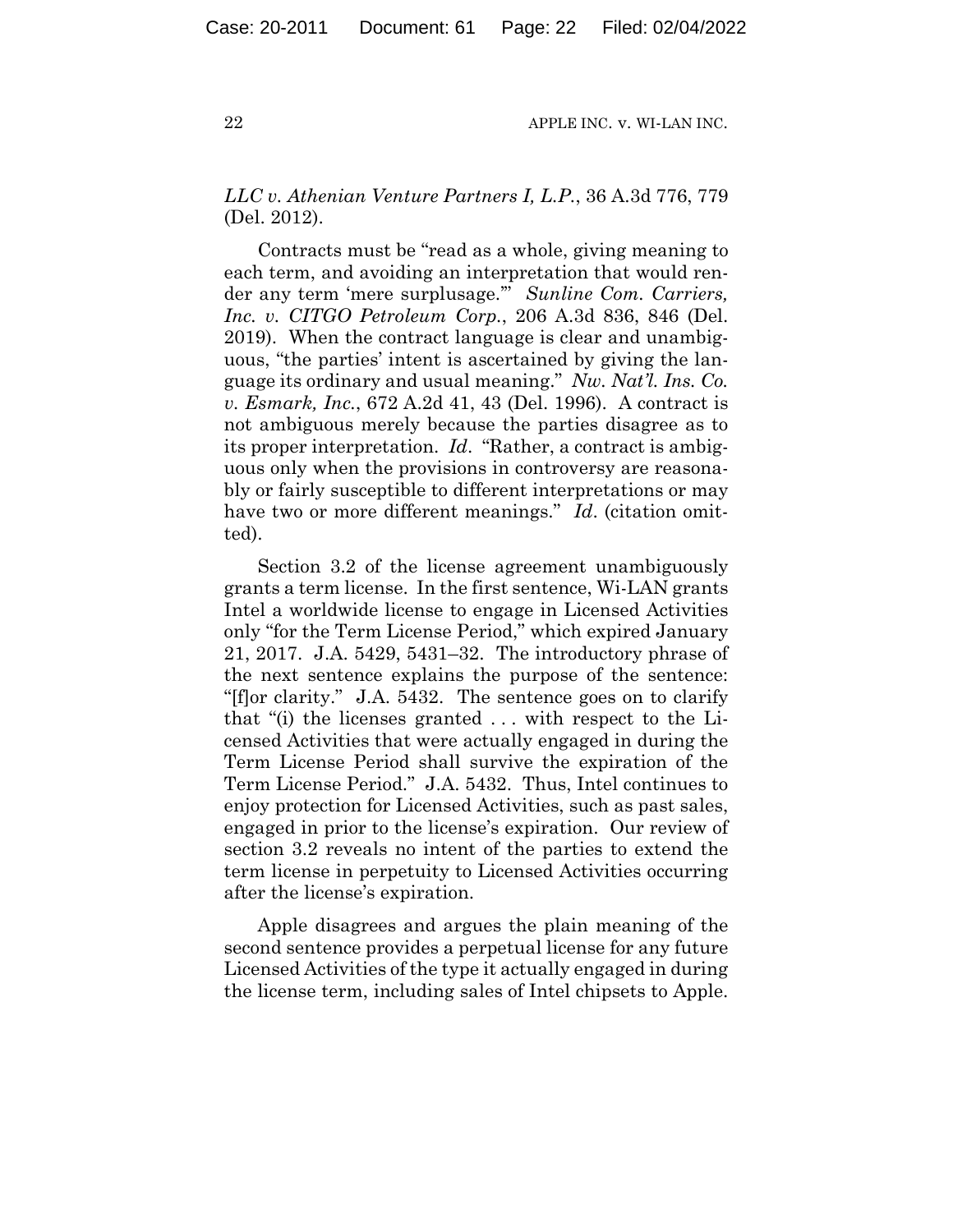Apple's Response & Reply Br. 65–67. Under Apple's interpretation, the second sentence contradicts the first sentence by extending the term of the license, which goes against the express purpose of that sentence: clarity. Moreover, Apple's interpretation inserts uncertainty into the agreement by granting perpetual licenses for unspecified categories of Licensed Activities, the scope of which could not be determined until the expiration of the agreement. This is particularly suspect given the preceding sentence unambiguously grants a license of a limited duration. Apple's interpretation is not reasonable. Because section 3.2 unambiguously grants Intel a limited license that does not extend to Licensed Activities occurring after the expiration of the agreement, we reverse the district court's grant of summary judgment of no infringement.

V

Wi-LAN next argues the district court abused its discretion in granting a new trial on damages because Dr. Madisetti's testimony about the benefits of the patented invention should not have been presented to the jury.7 We do not agree.

We review a district court's grant of a motion for a new trial under the law of the regional circuit. *Ericsson, Inc. v. D-Link Sys., Inc.*, 773 F.3d 1201, 1225 (Fed. Cir. 2014). The Ninth Circuit reviews such a grant for abuse of discretion. *Dees v. Cty. of San Diego*, 960 F.3d 1145, 1151 (9th Cir. 2020). Evidentiary rulings are also reviewed for an abuse of discretion. *Crowley v. Epicept Corp*., 883 F.3d 739, 752 (9th Cir. 2018). We "must uphold the district court if any

<sup>7</sup> Because Wi-LAN agrees that its challenge rises and falls with the district court's decision regarding Dr. Madisetti's testimony, we need not address its challenge to the admissibility of other evidence. Wi-LAN's Reply Br. 19.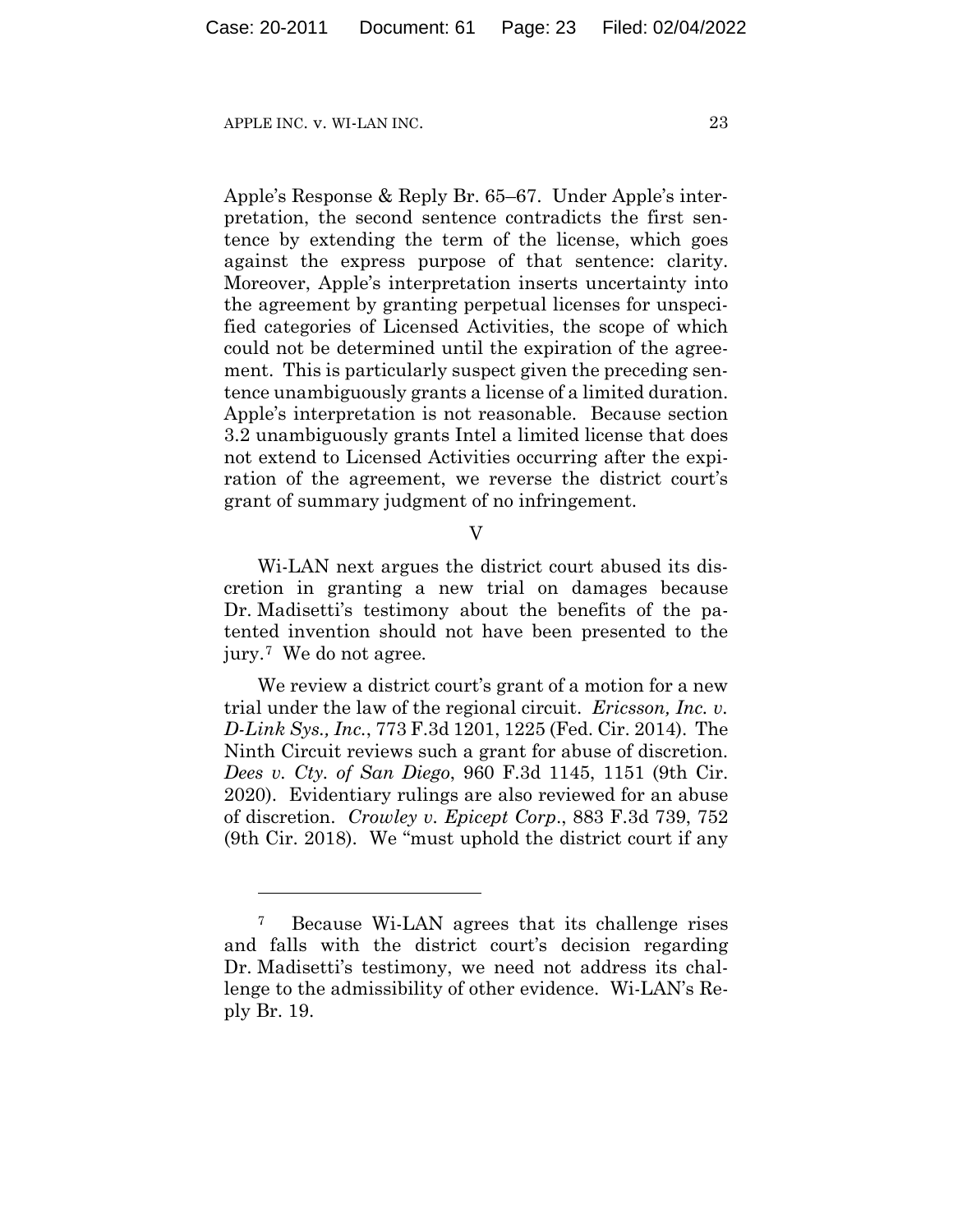of its grounds for granting a new trial are reasonable." *Dees*, 960 F.3d at 1151 (citation omitted).

We see no reversible error in the district court's reasoning. The district court focused on Dr. Madisetti's testimony about the incremental benefits of the patented technologies, which formed the basis of Wi-LAN's damages theory. J.A. 34–35. And it determined that Dr. Madisetti conflated the benefits of the patented technologies with VoLTE generally based on three facets of his testimony. First, Dr. Madisetti used VoLTE as a starting point to determine the benefits of the patented invention, despite an admission that the inventors of the patented technology did not invent VoLTE. J.A. 35. Second, Dr. Madisetti primarily relied on testing comparing the voice call quality of VoLTE with Skype, a purported noninfringing alternative that did not utilize VoLTE technology, and attributed the difference to the benefit of the asserted patents. J.A. 36. Lastly, Wi-LAN's line of questioning connected VoLTE generally with the benefits of the asserted patents. J.A. 36–37. The district court cited trial testimony throughout its analysis. Because the inventors of the patented technology admittedly did not invent VoLTE, Dr. Madisetti's testimony conflating the patented technologies with VoLTE lacked a factual basis and should not have been presented to the jury. J.A. 37. Moreover, Dr. Madisetti's testimony was the basis for Wi-LAN's damages theory. Thus, the district court did not abuse its discretion in granting Apple's motion for a new trial on damages.

Wi-LAN argues Dr. Madisetti did not conflate VoLTE with the invention of the '145 patent because it compared VoLTE and Skype call quality under multitasking or loading conditions (i.e., with multiple applications using the phone's network connection). Wi-LAN's Opening & Response Br. 78–80. And improved voice quality during loading is the benefit the patented technology provided. Dr. Madisetti certainly did testify concerning background applications running on the phone during testing. *See, e.g.*,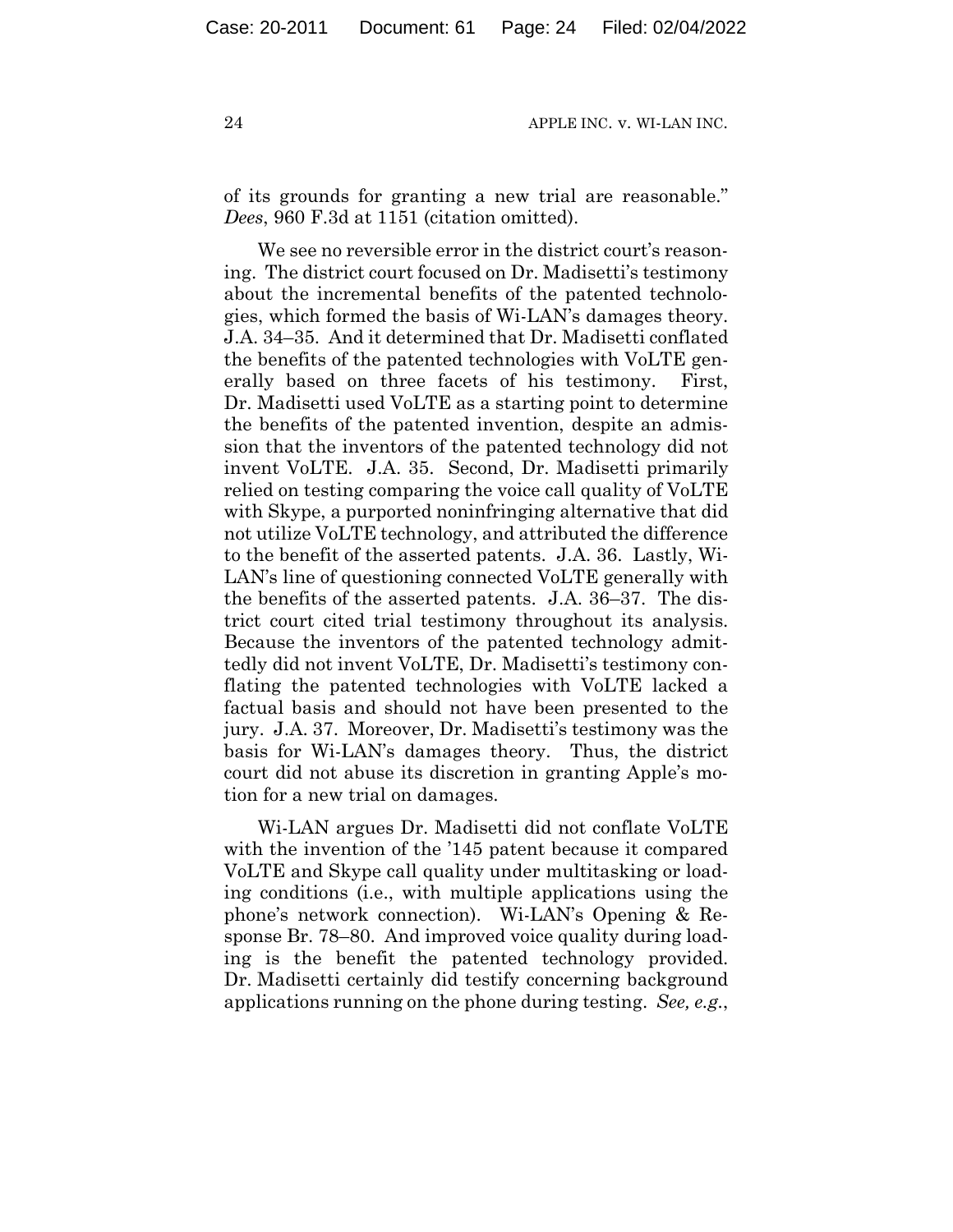J.A. 10265. However, Dr. Madisetti made much broader statements about the value of the patented technology in his testimony, which the district court relied on in its analysis. For example, counsel for Wi-LAN engaged in the following exchange with Dr. Madisetti:

Q: Apple's use of these three inventions in the patent claims in the accused iPhones, do they improve the iPhone as a whole for voice and cellular data?

 $A \cdot Y_{\text{es}}$ 

Q: Better voice and higher speeds?

 $A \cdot Y_{\text{es}}$ 

J.A. 10271–72. Counsel also asked Dr. Madisetti:

Q: . . . You provided your expert opinion as to the benefit that Apple realizes by inclusion of these patents in the iPhone; is that correct?

A: Yes. . . .

Q: At a high level, what are those benefits?

A: You get great quality from the VoLTE, that is 2.3 MOS better. . . .

J.A. 10385–86. Our review on this issue is highly deferential, and the trial judge is in the best position to evaluate trial proceedings. Given the breadth of certain portions of Dr. Madisetti's testimony, we see no abuse of discretion in the district court's analysis.

## **CONCLUSION**

For the above reasons, we uphold the district court's claim construction of the subscriber unit term, affirm its denial of judgment as a matter of law of noninfringement, reverse its partial summary judgment of no infringement with respect to iPhones with Intel chips, affirm its grant of a new damages trial after the first trial, vacate its denial